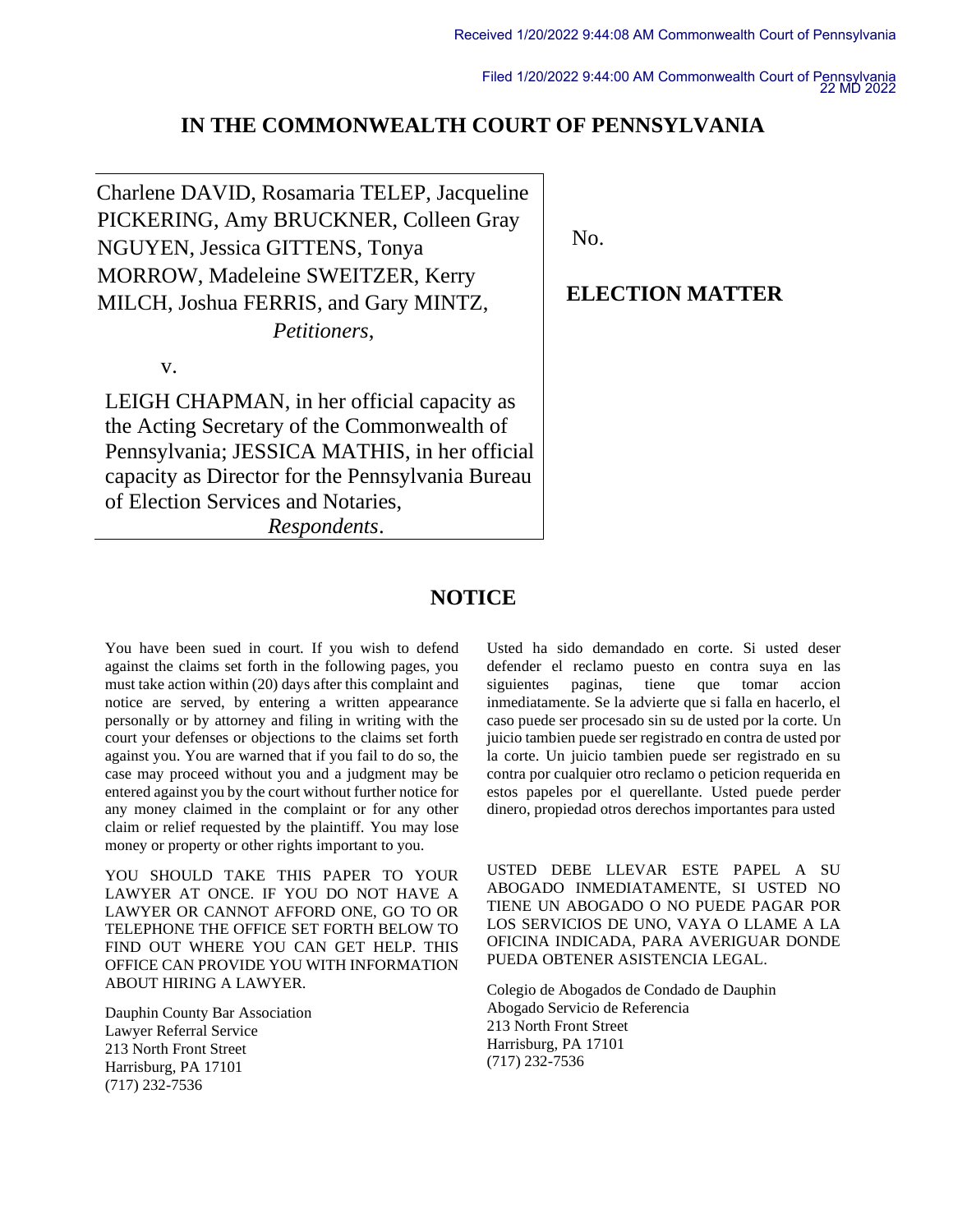### **IN THE COMMONWEALTH COURT OF PENNSYLVANIA**

Charlene DAVID, Rosamaria TELEP, Jacqueline PICKERING, Amy BRUCKNER, Colleen Gray NGUYEN, Jessica GITTENS, Tonya MORROW, Madeleine SWEITZER, Kerry MILCH, Joshua FERRIS, and Gary MINTZ, *Petitioners*,

v.

LEIGH CHAPMAN, in her official capacity as the Acting Secretary of the Commonwealth of Pennsylvania; JESSICA MATHIS, in her official capacity as Director for the Pennsylvania Bureau of Election Services and Notaries,

*Respondents*.

No.

#### **ELECTION MATTER**

#### **PETITION FOR REVIEW**

Our Commonwealth stands on the precipice of political and constitutional crisis.

Because of the careful efforts made by the Legislative Reapportionment Commission ("LRC") to enact a constitutional state legislative redistricting plan and receive comprehensive public input, following the delayed transmission of census data from the United States Commerce Department last summer, the LRC has prepared its preliminary plan, conducted public hearings and received feedback, and will adopt a Final Plan in the coming days. Under the state constitution, the inevitable challenges to this plan can be filed with the Supreme Court of Pennsylvania over the ensuing thirty days, which historically has required weeks, at a minimum, to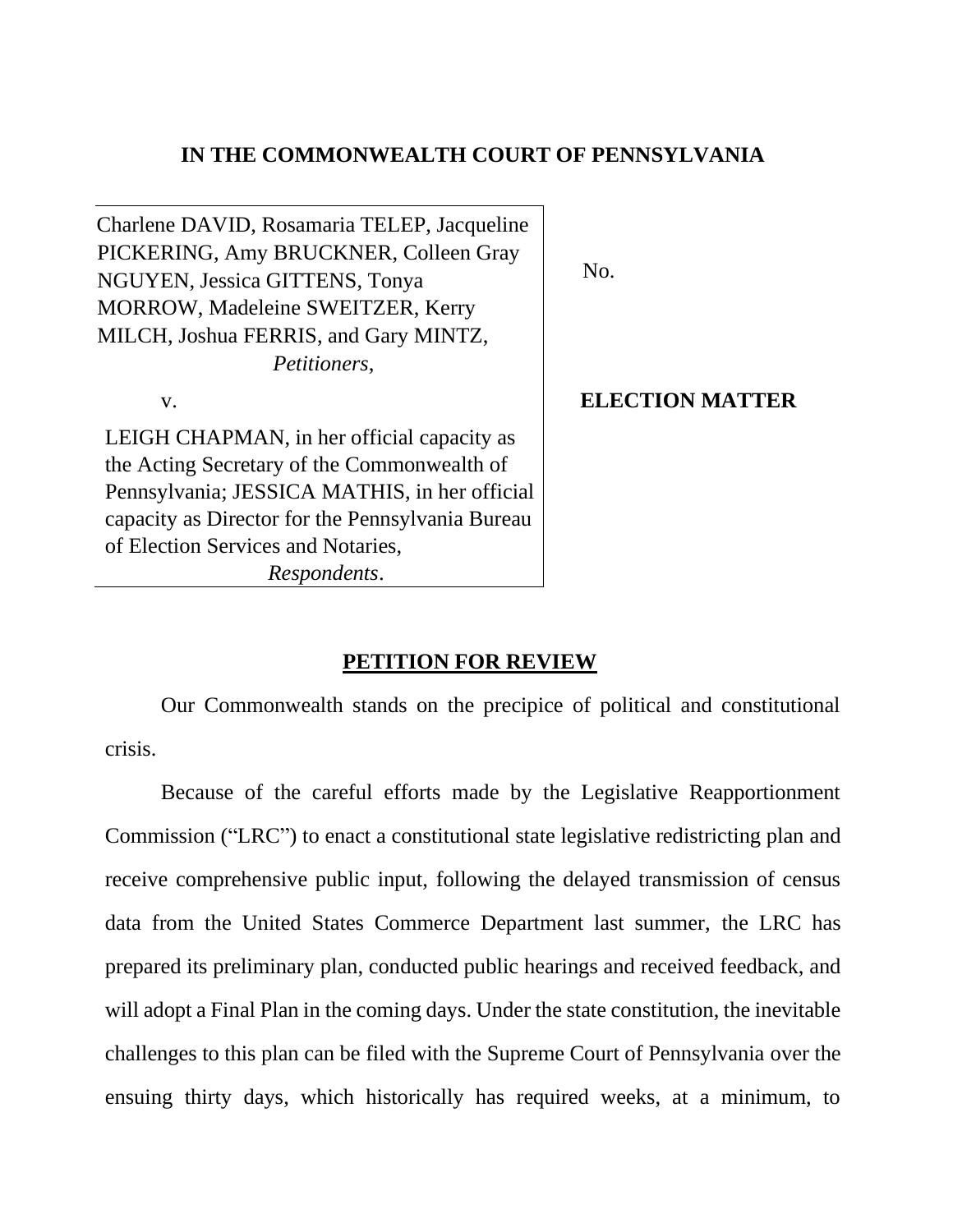adjudicate such claims. Once the Supreme Court has finally ruled against all appeals or the last day for filing an appeal has passed with no appeal taken, only then does the LRC Final Plan has the force of law.

Unfortunately, that process runs headfirst into the Commonwealth's primary election calendar. Under state law, the Primary Election will be held on May 17 and accordingly, candidate nomination petitions are scheduled to circulate from February 15 through March 7, thirteen to ten weeks prior to the primary. Therefore, come February 15, neither candidates for state legislative office nor their supporters will know which map is in effect for 2022—the existing plan from 2012, or the LRC Final Plan? And given the time the Court may require to adjudicate challenges to the map, this likely cannot even be resolved by the deadline for filing nomination petitions with Department of State.

The General Assembly is best-positioned to address this morass, but House leadership has abdicated their responsibilities—the House Majority Leader recently stated that he is "not willing to entertain" any changes to the calendar. With the General Assembly refusing, the judiciary must take action as it has in the past because both the United States Constitution and Pennsylvania Constitution requires that the statutory timeline yield to present realities. If the LRC has enacted a constitutional redistricting plan, it should be allowed to take effect this year.

Petitioners herein are Pennsylvania residents who will be injured if a constitutional Final Plan is prevented from taking effect because of this calendar. As this Petition will review, Petitioners reside in districts in which their right to equal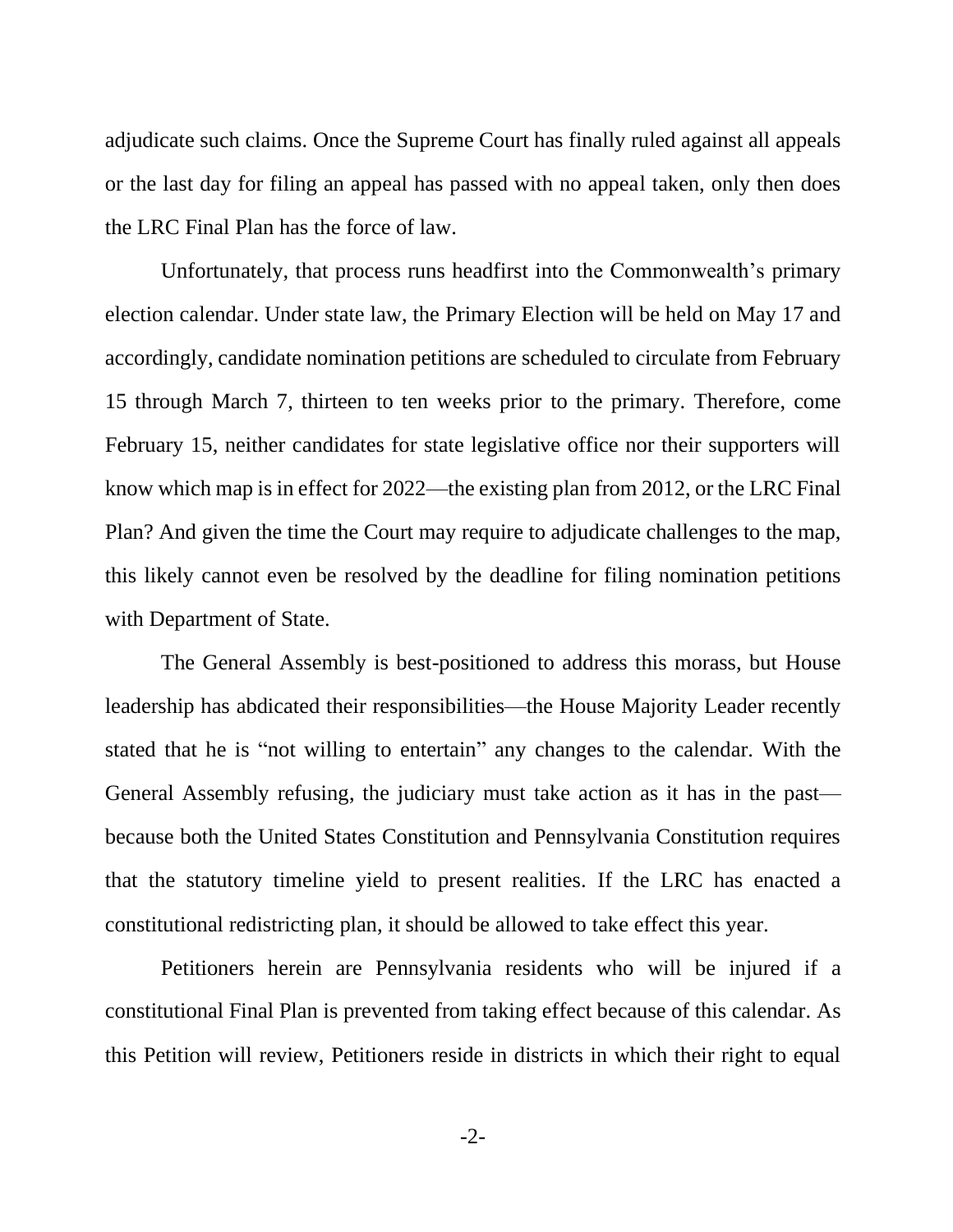representation under the one-person, one-vote principle has been abridged over time as their districts have grown in population more swiftly than others. With the enactment of a constitutional LRC Final Plan, their ability to participate in free and equal elections would be restored.

Petitioners therefore file this suit to protect their legal rights and to ensure that this Court can enter all necessary relief, in the form of adjustments to the 2022 primary calendar to accommodate the Supreme Court's consideration of the LRC Final Plan, and in support thereof aver as follows.

### **PARTIES**

1. The Petitioners are as follows. Each is a registered Pennsylvania voter who resides in a State House or Senate District (or both) which presently is at least 10% more populous than the target district population for decennial redistricting:

| <b>Petitioner</b>         | City/Borough/Twp and       | <b>Current Malapportioned</b> |
|---------------------------|----------------------------|-------------------------------|
|                           | <b>County of Residence</b> | District(s)                   |
| <b>Charlene David</b>     | Pleasant Hills, Allegheny  | SD 37                         |
|                           | County                     |                               |
| Rosamaria Telep           | Mt. Lebanon, Allegheny     | SD 37                         |
|                           | County                     |                               |
| Jacqueline Pickering      | Uwchlan Twp. (Exton),      | HD 155                        |
|                           | <b>Chester County</b>      |                               |
| Amy Bruckner              | Upper Uwchlan Twp.         | HD 155                        |
|                           | (Downingtown), Chester     |                               |
|                           | County                     |                               |
| Colleen Gray Nguyen       | East Pennsboro Twp.        | <b>HD 87</b>                  |
|                           | (Enola), Cumberland County |                               |
| <b>Jessica Gittens</b>    | Hampden Twp., Cumberland   | HD 87                         |
|                           | County                     |                               |
| <b>Tonya Morrow</b>       | Allentown, Lehigh County   | SD <sub>16</sub>              |
| <b>Madeleine Sweitzer</b> | Philadelphia               | SD 1, HD 182                  |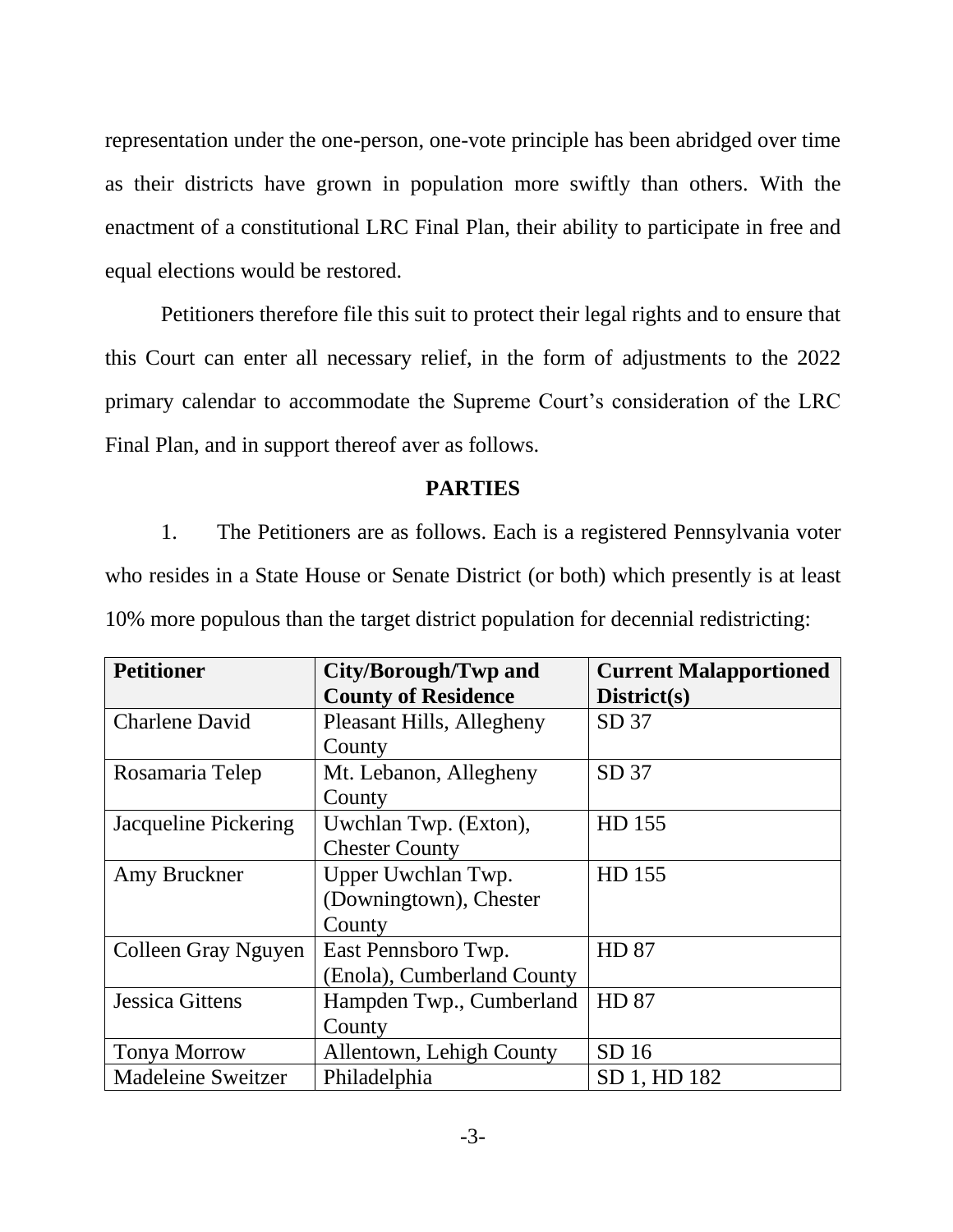| <b>Kerry Milch</b>   | Philadelphia | SD 1, HD 182        |
|----------------------|--------------|---------------------|
| <b>Joshua Ferris</b> | Philadelphia | <b>SD 1, HD 181</b> |
| <b>Gary Mintz</b>    | Philadelphia | SD 1, HD 175        |

2. Respondent Leigh Chapman is the Acting Secretary of the Commonwealth and is sued in her official capacity only. In that capacity, Acting Secretary Chapman is charged with general supervision and administration of Pennsylvania's elections and election laws. Acting Secretary Chapman is Pennsylvania's Chief Election Official and a member of the Governor's Executive Board. Among her numerous responsibilities in administering elections, Acting Secretary Chapman is responsible for preparing the form for candidate nomination petitions for all state offices, receiving candidate nomination petition and affidavit filings, and examining said filings for material errors or defects 25 P.S. §§ 2867-73, 2936.

3. Respondent Jessica Mathis is the Director for the Bureau of Election Services and Notaries, a branch of the Pennsylvania Department of State, and she is sued in her official capacity only. In this capacity, Director Mathis is charged with supervising and administering the Commonwealth's elections and electoral process, including the candidate nomination process. The Bureau of Election Services and Notaries is responsible for planning, developing, and coordinating the statewide implementation of the Election Code.

#### **JURISDICTION**

4. This Court has original jurisdiction over this Verified Petition for Review under 42 Pa. C.S.  $\S$  761(a)(1) because this matter is asserted against Commonwealth officials in their official capacities.

-4-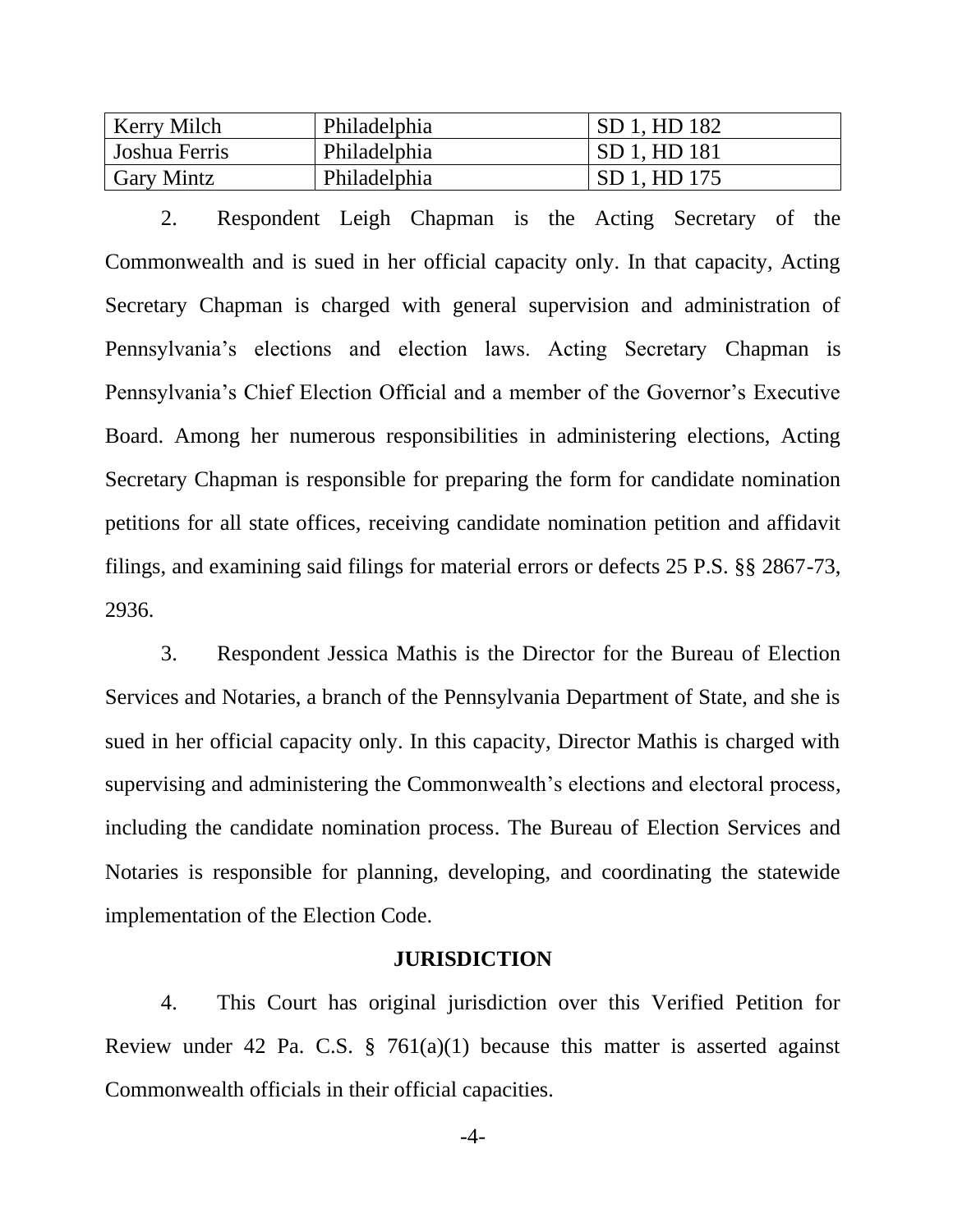### **HOW PENNSYLVANIA REDISTRICTS**

5. Under the Pennsylvania Constitution, state legislative reapportionment occurs every ten years, and is accomplished through a five-member independent body. The Legislative Reapportionment Commission ("LRC") was created via the Constitutional Convention of 1967-68 and is codified as Article II, section 17 of the Pennsylvania Constitution.

6. Article II, section 17 sets a series of mandatory deadlines for the redistricting process. In particular:

- **a. Section 17(c): The LRC must certify a preliminary reapportionment plan within 90 days after the necessary census data is deemed available**. This cycle, the LRC resolved that it had received the necessary data in a usable format, and thus it became "available" to the Commission for redistricting purposes, on October 14, 2021. *See* LRC Resolution 6A. The LRC adopted its preliminary plan via a pair of votes on December 16, 2021.
- **b. Section 17(c): The LRC shall have 30 days after filing the preliminary plan to make corrections in the plan, and any person aggrieved by the preliminary plan shall have the same 30-day period to file exceptions with the commission.** Given weekends and the Martin Luther King Jr. holiday observance, that deadline fell on Tuesday, January 18, 2022.
- **c. Section 17(c): If exceptions are filed, the LRC shall have 30 days after the date the exceptions were filed to prepare and file a revised reapportionment plan.** Exceptions have already been filed, and hearings held on them; the LRC has until February 17, 2022 to resolve them, but likely will act sooner.
- **d. Section 17(d): Any aggrieved person may file an appeal from the final plan directly to the Supreme Court within 30 days after the filing thereof.** Once the LRC adopts a Final Plan, this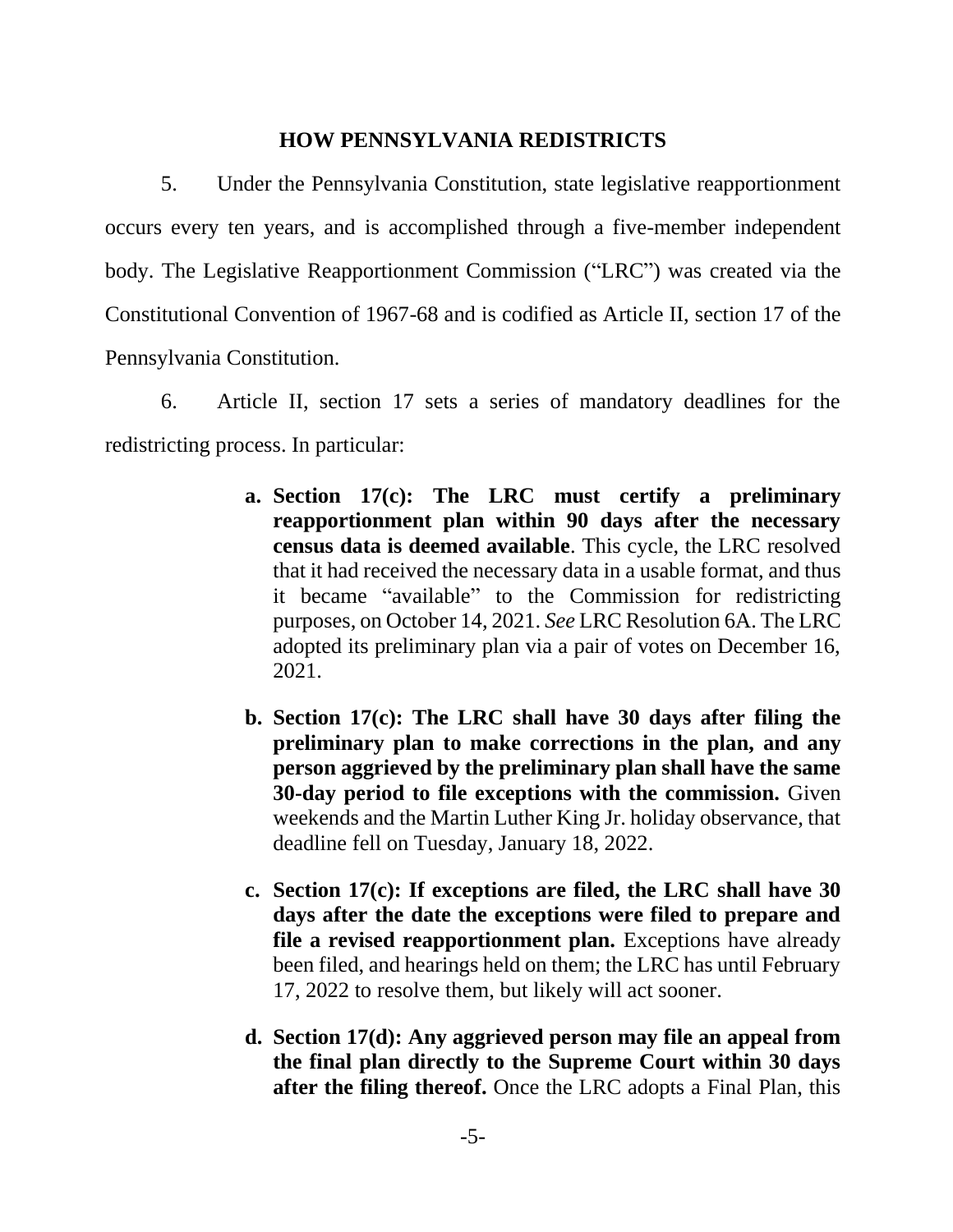date will be determined. As of the date of this filing, the deadline for filing appeals can be no sooner than February 21, 2022.

e. **Section 17(e). When the Supreme Court has finally decided all appeals, or the last day for filing an appeal has passed with no appeal taken, the reapportionment plan shall have the force of law and the districts therein provided shall be used thereafter in elections to the General Assembly until the next reapportionment**. But until that day on which the Court determines that the LRC Final Plan is constitutional, it does not have the force of law.

#### **THE NOMINATION TIMELINE FOR MAJOR PARTY CANDIDATES**

7. Under Pennsylvania law, the 2022 primary election will be held on May 17, 2022, the third Tuesday in May. *See* 25 P.S. §2753(a).

8. Accordingly, candidate nomination petitions for the state legislature and other offices on the 2022 ballot may circulate only from February 15 through March 7, the  $13<sup>th</sup>$  Tuesday through  $10<sup>th</sup>$  Tuesday prior to the primary, and nomination petitions, along with other required filings and fees, shall be filed on or before that 10th Tuesday. *See* 25 P.S. §§ 2868, 2873(d).

9. Challenges to candidate nomination petitions must be filed with the Commonwealth Court and Secretary of the Commonwealth by seven days after the last day for filing nomination petitions, March 14. *See* 25 P.S. § 2937. These matters must be resolved by Commonwealth Court expeditiously. Id.

10. Because of Act 77's introduction of no-excuse mail-in voting, there are new pressures on this timeline. Under 25 P.S. § 3150.15, the county boards of elections are directed to deliver or mail official mail-in ballots as soon as a ballot is certified and the ballots are available, and in any event not later than the second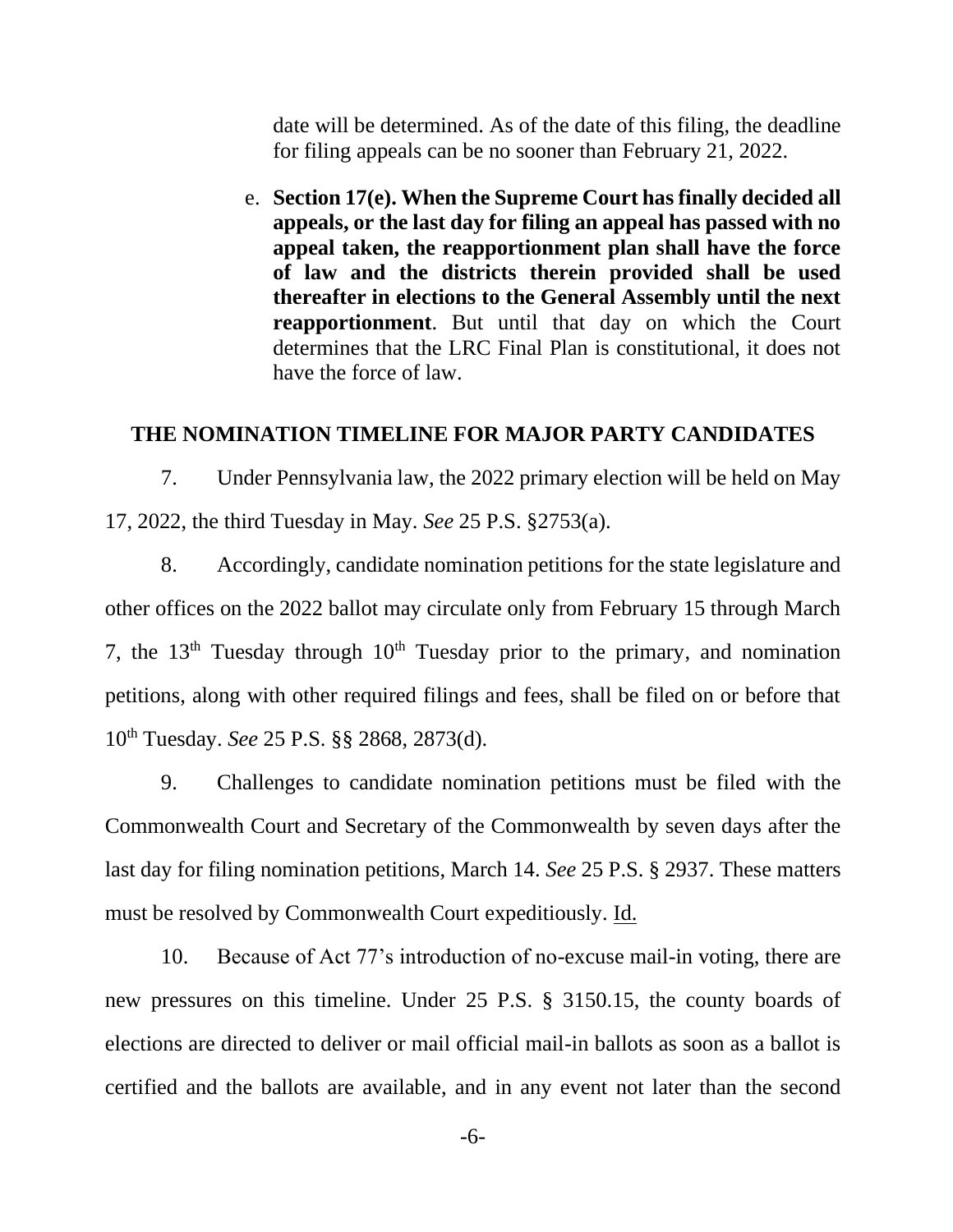Tuesday prior to the primary. Given ballot printing and mailing times, including ballot return mailing, finalizing the ballot promptly is of upmost importance given how widely adopted mail-in voting has become.

#### **THE NEED FOR A NEW LEGISLATIVE REAPPORTIONMENT PLAN**

11. The Pennsylvania Constitution requires that every ten years, the LRC divide the Commonwealth "into 50 senatorial and 203 representative districts, which shall be composed of compact and contiguous territory as nearly equal in population as practicable." Pa. Const'n. Art. II, §§ 16-17.

12. As Pennsylvania's population has grown and shifted over the past decade, the need for reapportionment is palpable.

13. This past August, the U.S. Secretary of Commerce delivered census block results of the 2020 Census, which the LRC employs for its constitutional task. The data is commonly referred to as "P.L. 94-171 data," a reference to the legislation enacting this process. *See* Pub. L. No. 94-171, 89 Stat. 1023 (1975).

14. The data confirms that the current legislative reapportionment scheme, while constitutional at its enactment in 2012, is now unconstitutionally malapportioned. See Arrington v. Elections Bd., 173 F. Supp. 2d 856, 860 (E.D. Wis. 2001) (three-judge court) (explaining that "existing apportionment schemes become instantly unconstitutional upon the release of new decennial census data" (internal quotation marks omitted)).

15. These changes render Pennsylvania's current state legislative districts both unlawful and unconstitutional. The population equality required to be pursued

-7-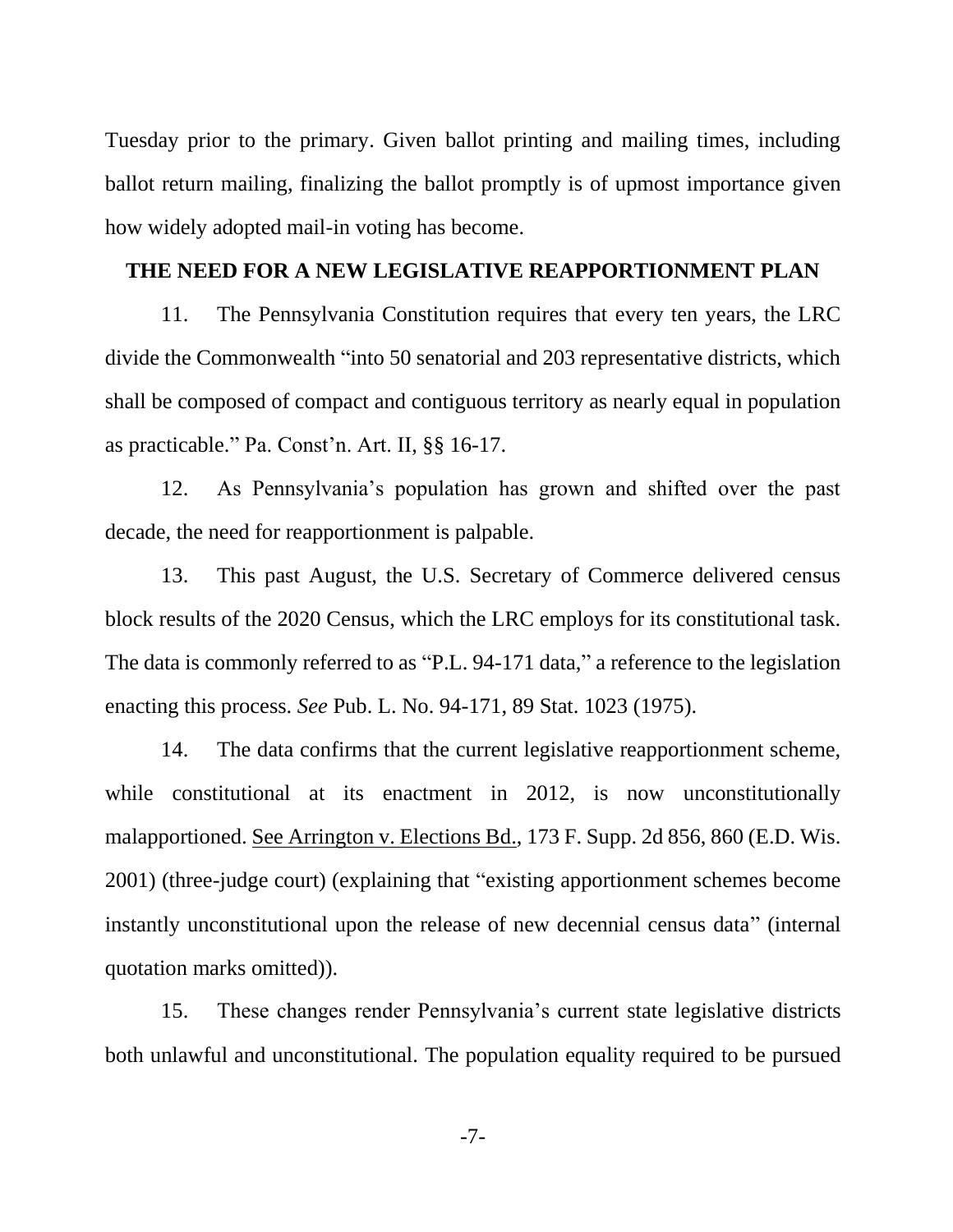by Pa. Const'n. Art. II, § 16, is no longer in place for Petitioners, or for the residents of this Commonwealth generally in 2022.<sup>1</sup>

16. This Chart shows the five most malapportioned House districts under the legislative redistricting plan currently in effect, comparing their current populations with the current target of 64,053 residents per district, per 2020 Census data:

| <b>Current</b>  | <b>Location</b>                 | 2020              | <b>Deviation from</b> | Dev $\%$ |
|-----------------|---------------------------------|-------------------|-----------------------|----------|
| <b>District</b> |                                 | <b>Population</b> | <b>Target Size</b>    |          |
| 182             | Philadelphia (Center City       | 77,567            | $+13,514$             | 21.1%    |
|                 | West, Washington Square         |                   |                       |          |
|                 | West)                           |                   |                       |          |
| 87              | <b>Cumberland County (Camp</b>  | 74,280            | $+10,227$             | 16.0%    |
|                 | Hill, East Pennsboro)           |                   |                       |          |
| 181             | Philadelphia (North             | 73,898            | $+9,845$              | 15.4%    |
|                 | Philadelphia)                   |                   |                       |          |
| 155             | <b>Chester County (central)</b> | 73,652            | $+9,599$              | 15.0%    |
|                 | townships)                      |                   |                       |          |
| 175             | Philadelphia                    | 72,169            | $+8,116$              | 12.7%    |
|                 | (Fishtown/Center City/          |                   |                       |          |
|                 | Queen Village)                  |                   |                       |          |

17. By way of comparison, the following five House districts each have at least 11.7% *fewer* voters than the current district target population of 64,053 residents; their residents' individual votes thus each carry far more weight than those listed in the prior paragraph.

<sup>&</sup>lt;sup>1</sup> In Holt v. 2011 LRC, 67 A. 3d 1211 (Pa. 2013) ("Holt II"), the Supreme Court of Pennsylvania confirmed that while the federal law may permit a population deviation range of up to 10%, the Pennsylvania Constitution does not. "Section 16 of Article II of the Pennsylvania Constitution does not speak of a 10% deviation range; it requires districts 'as nearly equal in population as practicable." Id. at 1239.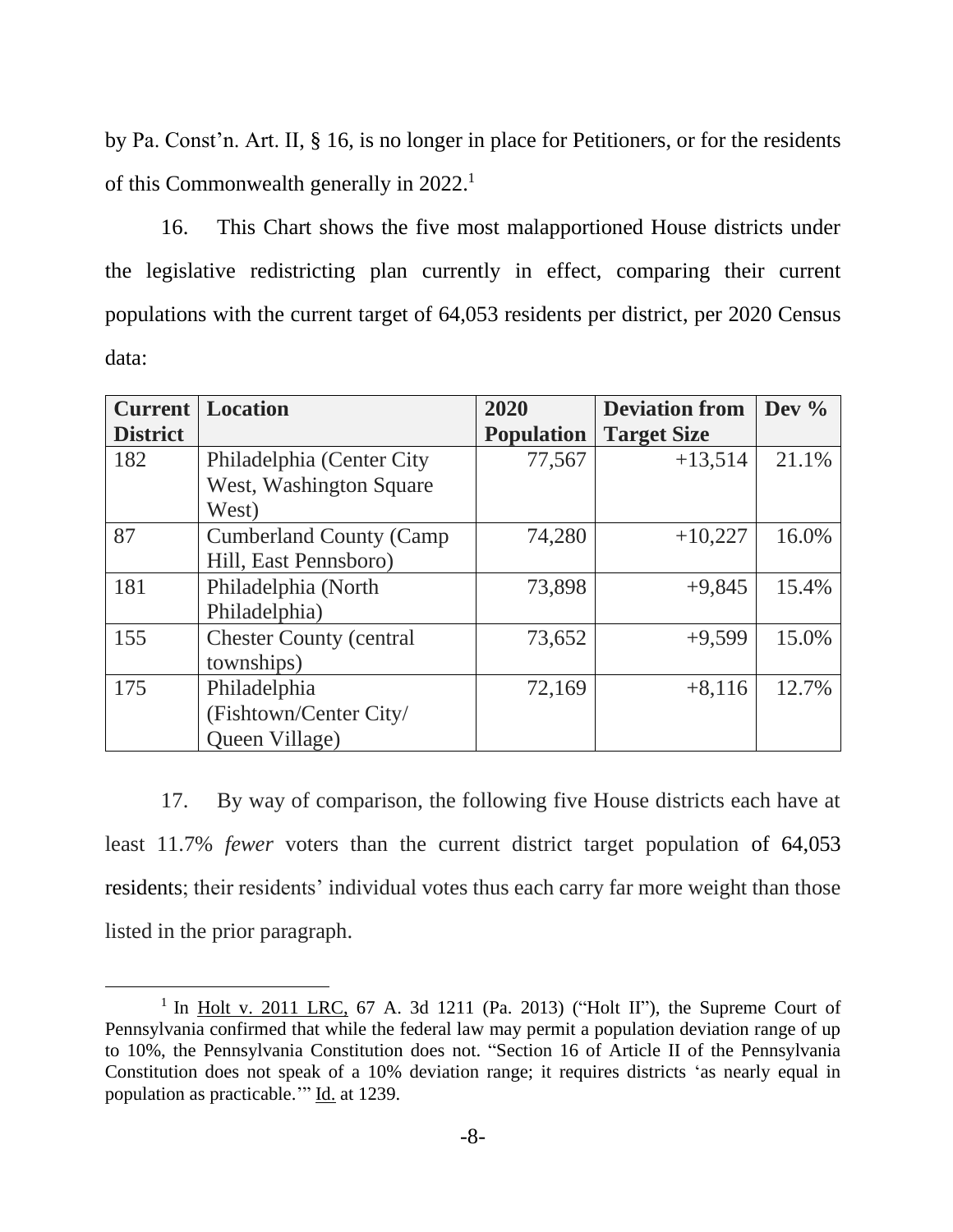| <b>Current</b>  | <b>Location</b>                | 2020              | <b>Deviation from</b> | Dev $%$    |
|-----------------|--------------------------------|-------------------|-----------------------|------------|
| <b>District</b> |                                | <b>Population</b> | <b>Target Size</b>    |            |
| 123             | Schuylkill County              | 55,191            | $-8,862$              | $-13.84%$  |
|                 | (partial)                      |                   |                       |            |
| 64              | Venango County (all),          | 56,239            | $-7,814$              | $-12.20%$  |
|                 | <b>Butler County (partial)</b> |                   |                       |            |
| 50              | Greene County (all),           | 56,330            | $-7,723$              | $-12.06\%$ |
|                 | Fayette and Washington         |                   |                       |            |
|                 | Counties (partial)             |                   |                       |            |
| 63              | Clarion County (all),          | 56,417            | $-7,636$              | $-11.92%$  |
|                 | <b>Armstrong and Forest</b>    |                   |                       |            |
|                 | Counties (partial)             |                   |                       |            |
| 49              | Fayette and Washington         | 56,512            | $-7,541$              | $-11.77\%$ |
|                 | Counties (partial)             |                   |                       |            |

18. For the State Senate, the following Chart shows the three most malapportioned Senate districts under the legislative redistricting plan currently in effect, compared with the target of 260,054 residents per district per current Census data

| <b>Current</b>  | <b>Location</b>                   | 2020              | <b>Deviation from</b> | $\log \frac{9}{6}$ |
|-----------------|-----------------------------------|-------------------|-----------------------|--------------------|
| <b>Senate</b>   |                                   | <b>Population</b> | <b>Target Size</b>    |                    |
| <b>District</b> |                                   |                   |                       |                    |
|                 | Philadelphia (Center City,        | 303,227           | $+43,173$             | 16.6%              |
|                 | South Philadelphia, River         |                   |                       |                    |
|                 | Wards)                            |                   |                       |                    |
| 37              | <b>Allegheny County (western)</b> | 289,871           | $+29,817$             | 11.5%              |
|                 | municipalities), Washington       |                   |                       |                    |
|                 | County (Peters Twp.)              |                   |                       |                    |
| 16              | Lehigh County (City of            | 284,566           | $+24,512$             | 9.4%               |
|                 | Allentown, majority of            |                   |                       |                    |
|                 | county)                           |                   |                       |                    |

19. And by way of comparison, the following three Senate districts each have at least 9.5% fewer voters than the current district target population of 260,054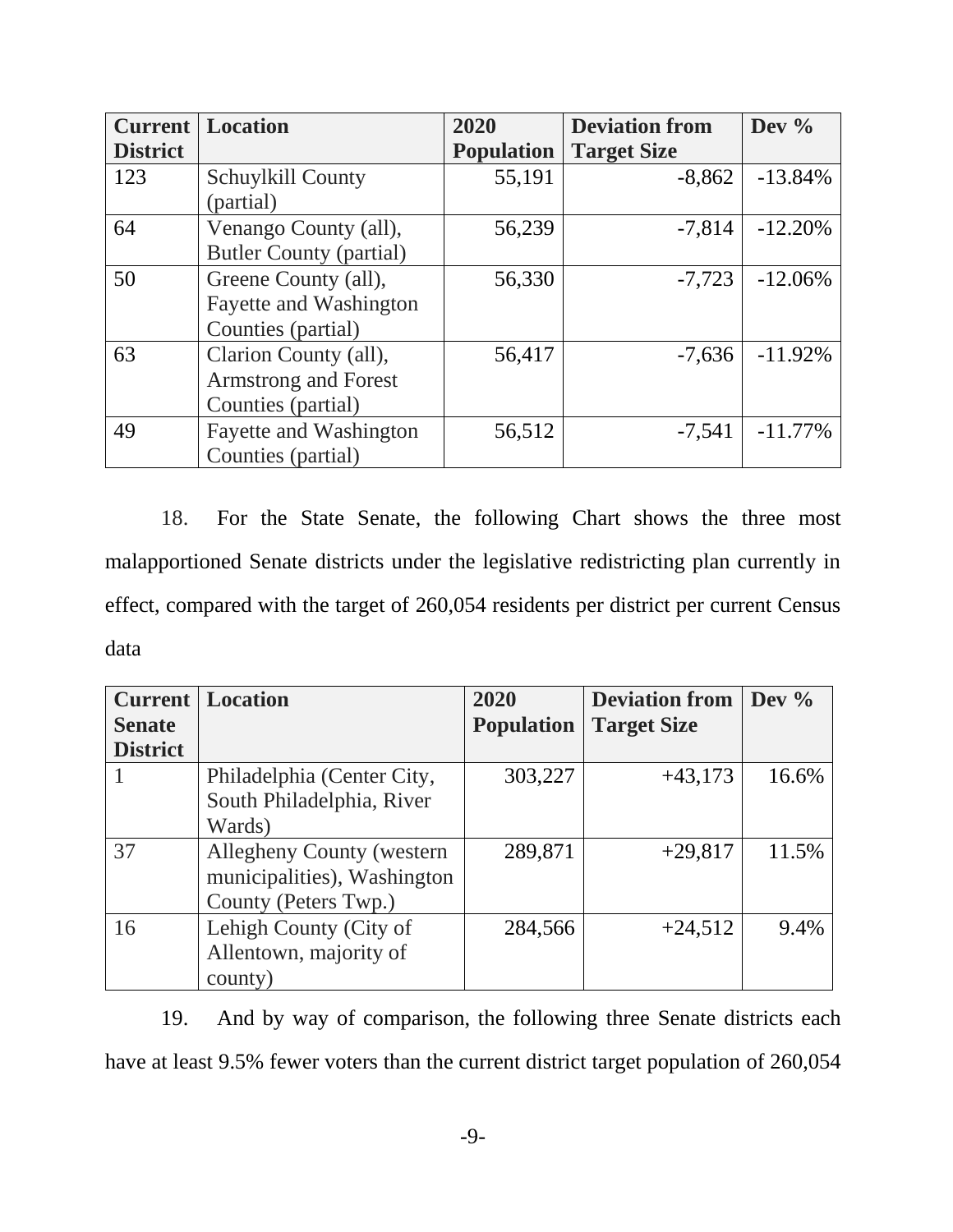residents; their residents' individual votes thus each carry far more weight than those listed in the prior paragraph.

| <b>Current</b><br><b>Senate</b><br><b>District</b> | Location                                                                                             | 2020<br><b>Population</b> | <b>Deviation from</b><br><b>Target Size</b> | Dev $\%$  |
|----------------------------------------------------|------------------------------------------------------------------------------------------------------|---------------------------|---------------------------------------------|-----------|
| 50                                                 | Crawford and Mercer<br>Counties (all), Erie and<br>Warren Counties (partial)                         | 230,305                   | $-29,749$                                   | $-11.4%$  |
| 41                                                 | Armstrong and Indiana<br>Counties (all), Butler and<br><b>Westmoreland Counties</b><br>(partial)     | 233,994                   | $-26,060$                                   | $-10.0\%$ |
| 23                                                 | Bradford, Lycoming,<br>Sullivan, and Union<br>Counties (all), and<br>Susquehanna County<br>(partial) | 235,354                   | $-24,700$                                   | $-9.5%$   |

20. If used in any future election, the current state legislative reapportionment plan would unconstitutionally dilute the strength of Petitioners' votes because they live in districts with populations which are significantly larger than those in which other voters live.

#### **THE LOOMING CRISIS**

21. Per the Department of State, we are already behind schedule. Veronica Degraffenreid, then-Acting Secretary of the Commonwealth, most recently explained the problem via letter to the four legislative leaders and LRC Chair on December 21, 2021. In that letter, Acting Secretary Degraffenreid reviewed the current primary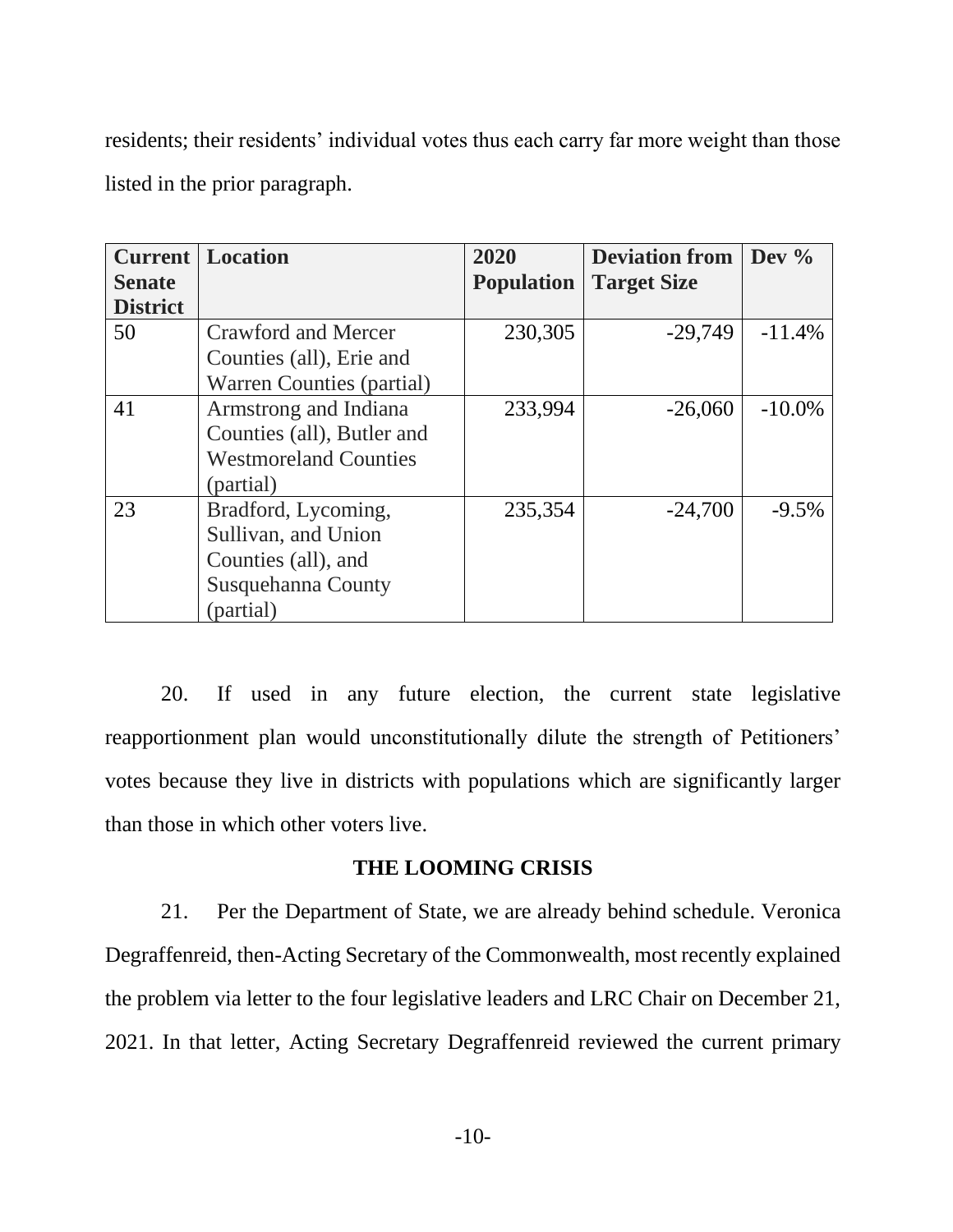calendar, including the February 15-March 7 dates for nomination petition circulation

and explained the problem:

Those dates, however, presuppose that potential candidates know the legislative districts within which they plan to run. Candidates must know the size and shape of legislative districts, as only registered voters in a district are eligible to sign nomination petitions for those seeking office in their legislative district.

The problem is that the combination of LRC hearings, consideration of those comments by the LRC, and final plan release, will impact both the above dates as well as the follow-on event dates in the election cycle, including deadlines for candidates to withdraw, the adjudication of objections to individual nomination petitions, the preparation and delivery of balloting materials for military and overseas voters, and subsequent activities related to ballot preparation for the Primary.

These problems are exacerbated by other factors. In my June 28, 2021, letter I noted that three weeks of lead time before circulation of nomination petitions was required for counties to properly update voter registration files to ensure voters were assigned to revised election districts. That estimate was based on discussions with county election offices. The start of those three weeks begins after the date highlighted in my June letter as the date by which the Department needs a final map to be effective: January 24, 2022. This date is a mere week after the deadline date (January 18, 2022) for the filing of exceptions with the LRC. And the whole process will be further impacted by the time necessary to file and consider any appeals to the Pennsylvania Supreme Court of the final reapportionment plan. In short, it will not be possible to comply with the constitutionally mandated timeline for the finalization of the reapportionment plan, and the current statutorily established deadlines for the beginning of petition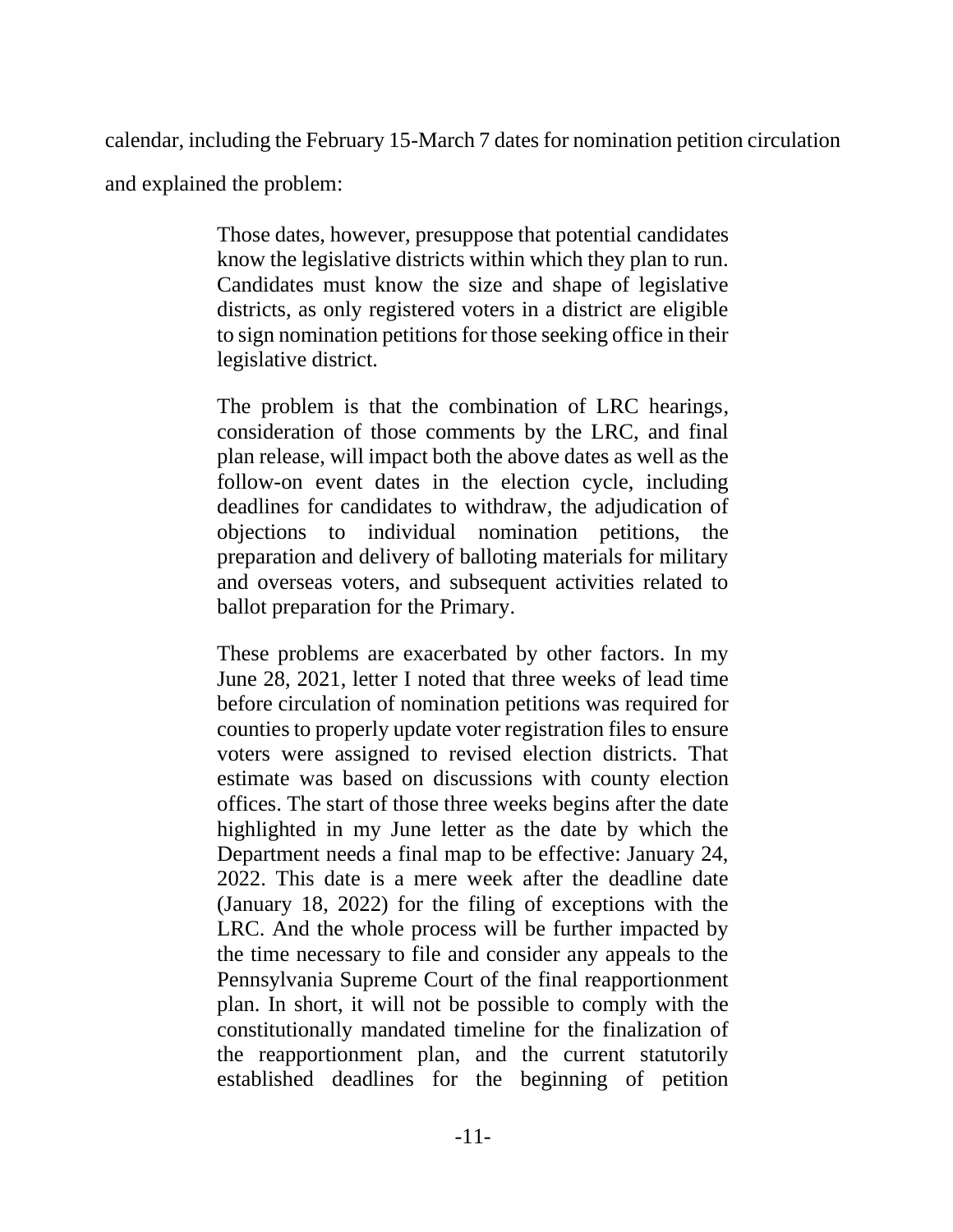circulation period and other subsequent deadlines leading up to the primary.

*See* Exhibit A, Degraffenreid Letter.

22. The LRC itself is not responsible for this delay. Instead, fault primarily lies with the United States Commerce Department. Under federal law, the P.L. 94- 171 data to be used by the states for redistricting legislative and congressional seats was due to the states no later than April 1, 2021. *See* 13 U.S.C. § 141 ("basic tabulations of population of each other State, shall, in any event, be completed, reported, and transmitted to each respective State within one year after the decennial census date.")

23. In previous decades, this data has been provided to the states on a rolling basis, starting at least six weeks prior to the deadline. Pennsylvania had such data on March 9, 2011 for the prior redistricting cycle. *See* Holt vs. 2011 Legislative Reapportionment Comm'n, 38 A.3d 711, 719 (Pa. 2012) ("Holt I").

24. In 2021, this data was not made available to the LRC until August 12, 2022, five months later, and was not deemed to be in a usable format for redistricting purposes until October 14, 2021. *See* LRC Resolution 6A, adopted October 25, 2021, available online at [https://www.redistricting.state.pa.us/resources/Press/2021-10-](https://www.redistricting.state.pa.us/resources/Press/2021-10-25%20Resolution%206A.pdf) [25%20Resolution%206A.pdf](https://www.redistricting.state.pa.us/resources/Press/2021-10-25%20Resolution%206A.pdf)

25. From that point, the LRC moved with considerable speed. Afforded up to 90 days under the Pennsylvania Constitution to adopt a preliminary plan, they required 63 days instead.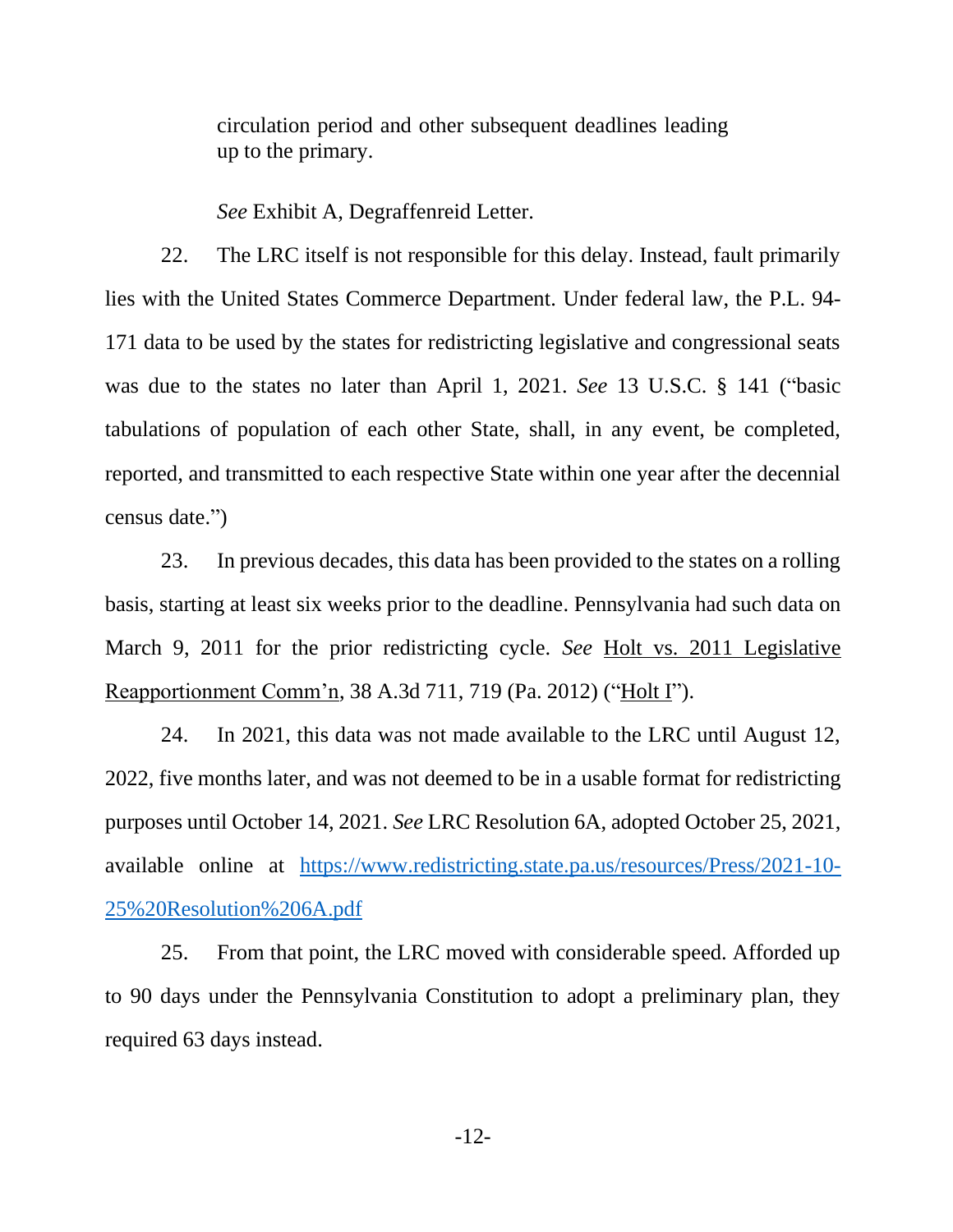26. Under the Pennsylvania Constitution, as previously noted, any person aggrieved by the preliminary plan had until Tuesday, January 18, 2022 to file exceptions with the LRC. Even if the LRC had moved the very next day to consider all objections and prepare and file a revised, final apportionment plan, objectors would still have until Friday, February 18 to file appeals of the Final Plan with the Supreme Court of Pennsylvania, which will at a minimum require weeks to adjudicate such claims.

27. As of the time of this filing, the LRC has not publicly announced when it will next hold a public session to adopt its Final Plan. But whatever date it is, the deadline for filing appeals of the Final Plan will fall after the scheduled start for the circulation of nomination petitions.

28. Appeals of the final plan are inevitable. Every Final Plan adopted by the LRC since its inception has faced a double-digit number of appeals to the Supreme Court of Pennsylvania, as permitted by Article II, §17(d) of the Pennsylvania Constitution.

| Year | Number of          | <b>Supreme Court of Pennsylvania</b>     |
|------|--------------------|------------------------------------------|
|      | <b>Appeals</b>     | <b>Decision Resolving Appeals</b>        |
|      | <b>Adjudicated</b> |                                          |
| 1972 | 18                 | Com. ex rel. Specter v. Levin, 448 Pa. 1 |
|      |                    | (1972)                                   |
| 1982 | 29                 | In re Reapportionment Plan for the Pa.   |
|      |                    | General Assembly, 442 A. 2d 661 (1982)   |
| 1992 | 25                 | In re 1991 Pa. Legislative               |
|      |                    | Reapportionment, 609 A. 2d 132 (1992)    |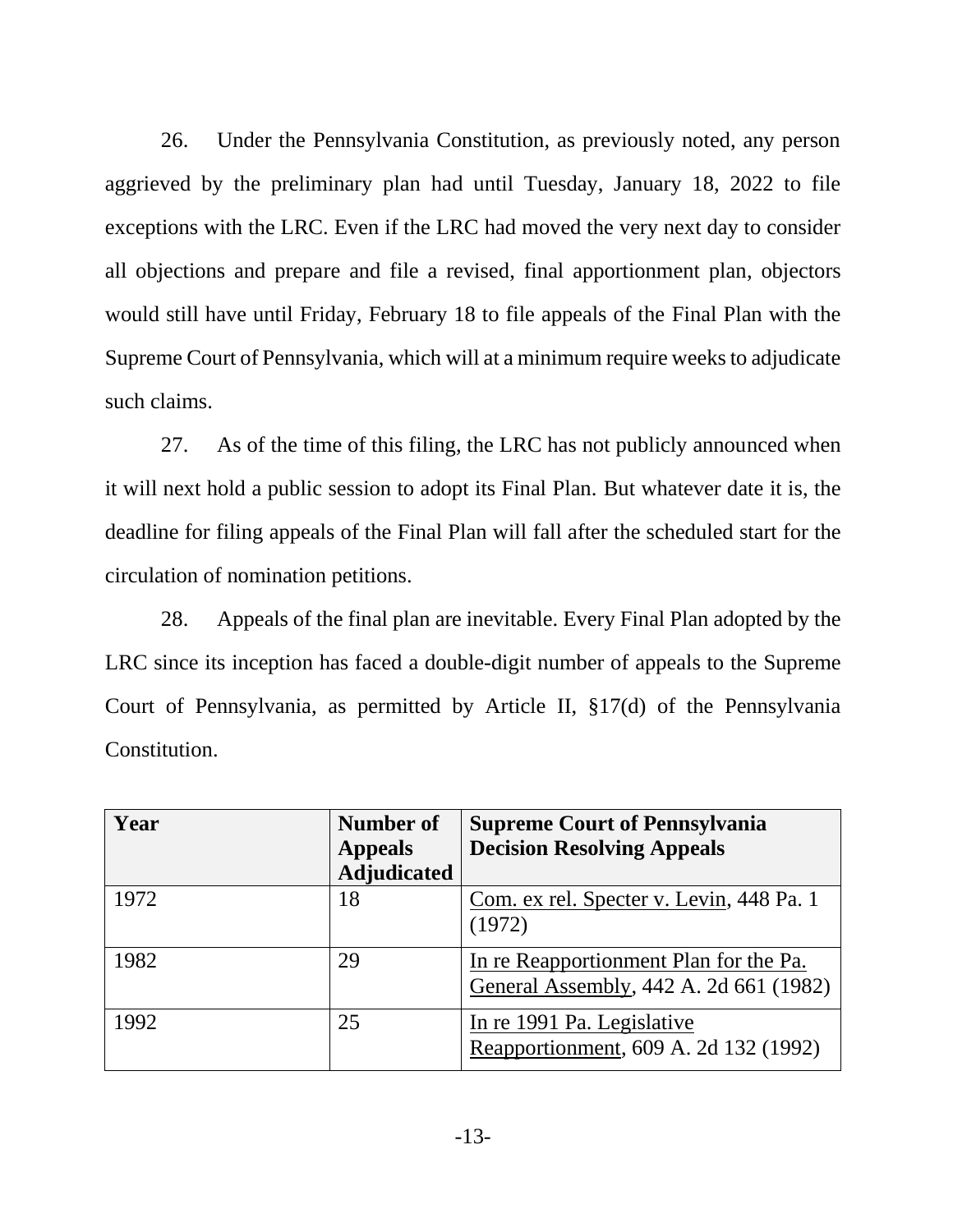| 2002                | 11 | Albert v. 2001 LRC, 790 A. 2d 989<br>(2002)           |
|---------------------|----|-------------------------------------------------------|
| 2012 (initial plan) | 12 | Holt v. 2011 LRC, 38 A.3d 711 (2012)<br>("Holt I")    |
| 2012 (revised plan) | 13 | Holt v. 2011 LRC, 67 A. 3d 1211 (2013)<br>("Holt II") |

29. This year promises to be no exception. Already, House Republicans are insisting that the preliminary plan constitutes an unconstitutional partisan gerrymander; their next step is squarely ordained. *See, e.g.,* Jonathan Lai and Julia Terruso, "Pennsylvania Republicans are going on the attack against a new map for state House districts," The Philadelphia Inquirer (Dec. 22, 2021) ("'This map needs to go,' Rep. Seth Grove (R., York) said at a news conference Tuesday. 'They need to redo the entire thing to make sure we do not have unconstitutional districts done for partisan gerrymandering.'") This Court does not need a weatherman to know which way the wind blows, and it need not wait for it to start raining before it secures an umbrella. The forecast is unmistakable.

30. The General Assembly, given its constitutional role, would ordinarily be the place to seek remedy. However, the House Majority leadership has made clear that they have no interest in accommodating these concerns, seeming to prefer causing a trainwreck to averting one.

31. Rep. Grove, chair of the House State Government Committee, has expressly stated his desire to carry the existing state legislative maps forward for an additional election cycle, while causing untold chaos as to Congressional elections in 2022: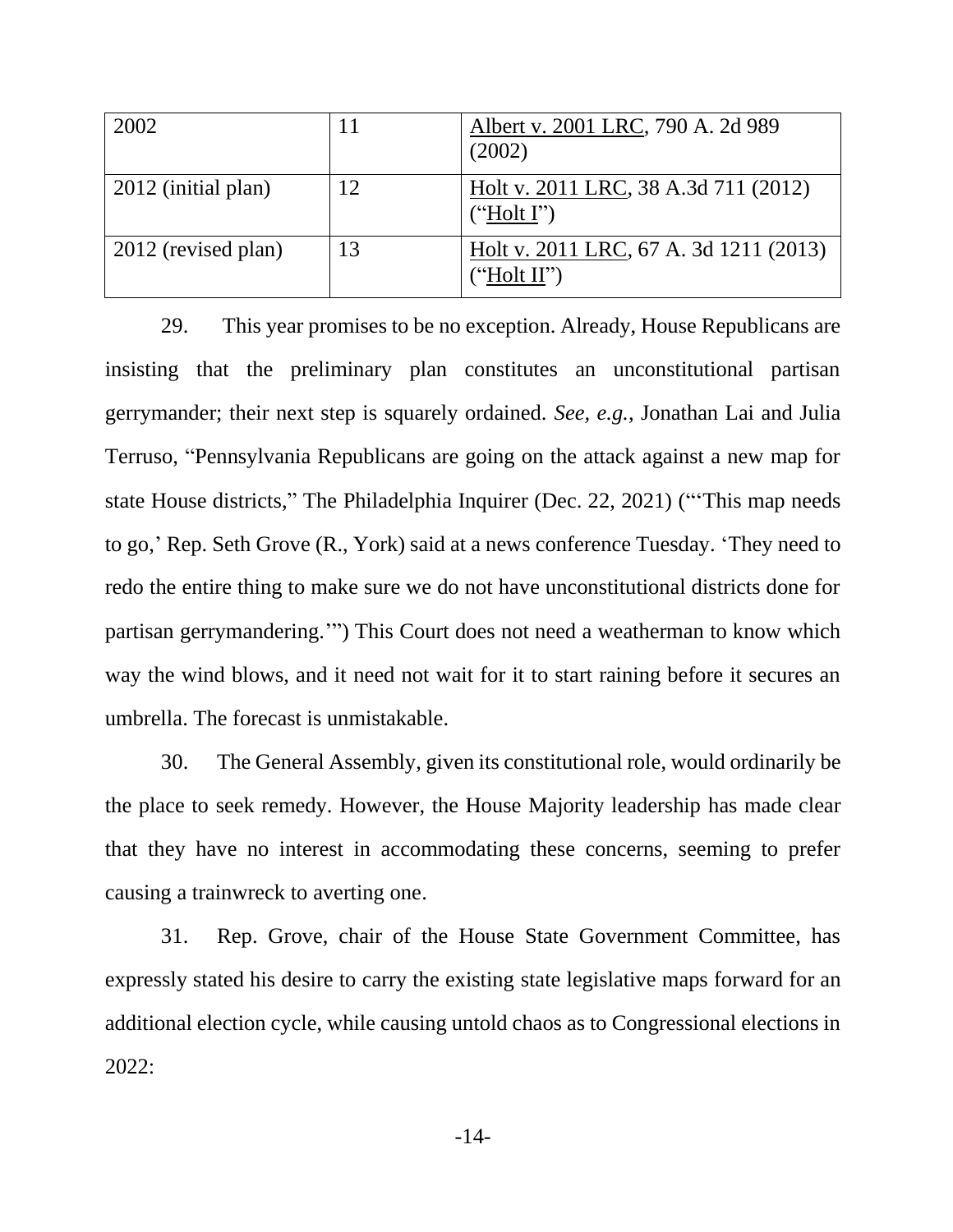

Rep. Seth Grove - "the Architect" @RepGrove

We aren't moving the primary.

Remedies are already provided for:

(1) Previous courts ruled state legislators can run on their current maps.

 $\cdots$ 

(2) Federal law is clear: if no Congressional maps then all 17 districts will run statewide w/ the same nomination process as Gov.

8:08 AM · Dec 22, 2021 · Twitter for iPhone

12 Retweets 21 Quote Tweets 26 Likes

<https://twitter.com/RepGrove/status/1473641665315356674>

32. Similarly, Jonathan Lai, Philadelphia Inquirer data and democracy

reporter, recounted his interview with PA House Majority Leader Kerry Benninghoff

in a series of tweets on January 7, 2022:

As the clock ticks on getting political maps in place by the May primary, and the Dept of State warns of blown deadlines, PA House Majority Leader Kerry Benninghoff (R., Centre) says he's "not willing to entertain" moving the date right now.

When it comes to the state legislative maps, Benninghoff blames the delay on the redistricting commission's decision — which he and Senate Majority Leader Kim Ward (R., Westmoreland) opposed — to reallocate prison inmates to their previous addresses, which took time.

"I would say that this is kind of a manufactured crisis that says all of a sudden this is a major problem, we need to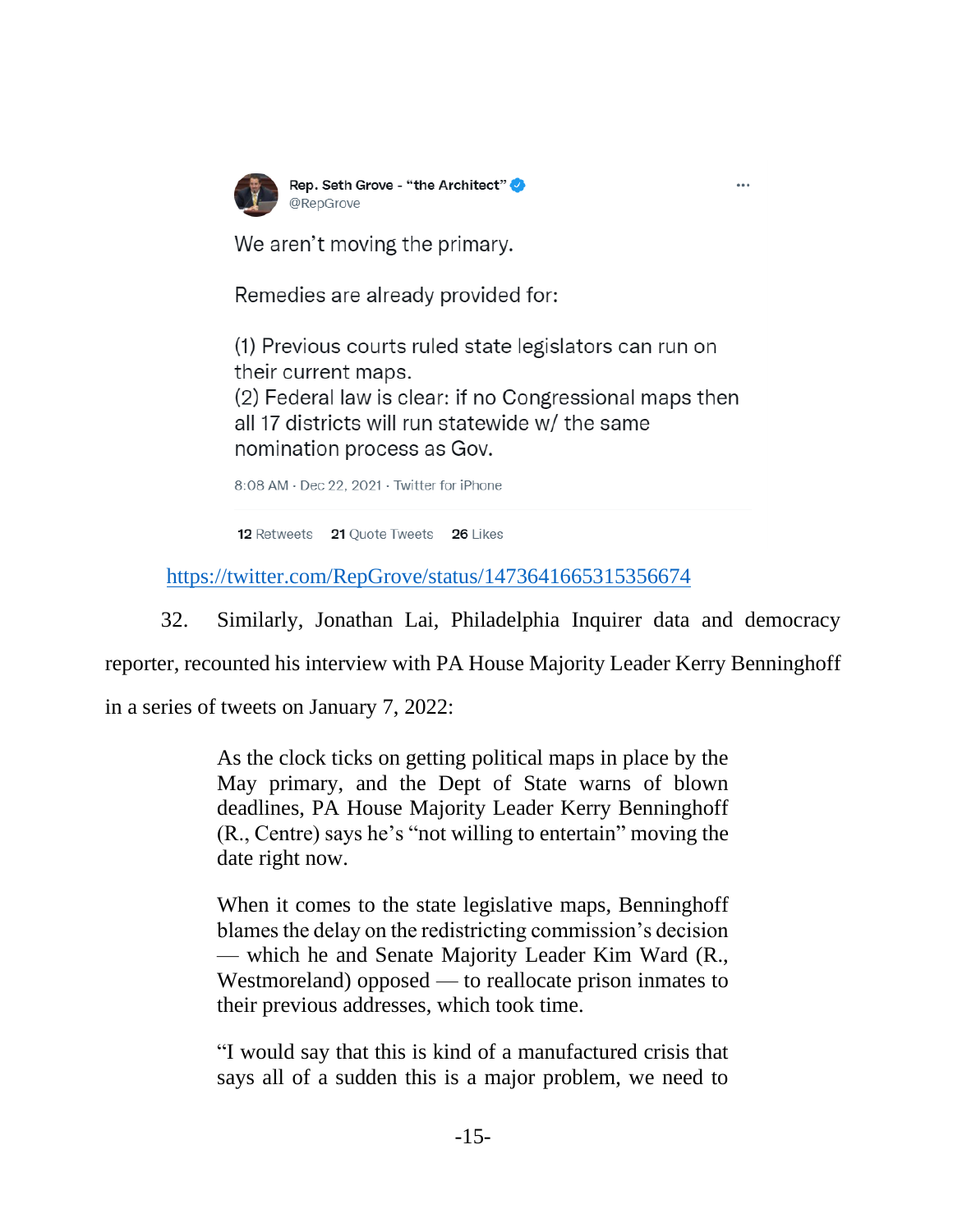make this date change," Benninghoff said in an interview. "And I would say this is a result, actually, of different priorities."

Benninghoff: "So at this point, I don't see the need to be moving a primary, and I don't plan on doing it."

*See* <https://twitter.com/Elaijuh/status/1479594613631504385>

33. That same day, the Associated Press also captured the state of affairs as

to the possibility of legislative action, and focused on the impact of inaction on

election administration:

A court battle looks inevitable, potentially shortening the primary campaign period for candidates for Congress and the Legislature and squeezing the timeline for counties to finalize and mail out ballots….

"State government is failing us again," said Forrest Lehman, Lycoming County's elections director….

Gov. Tom Wolf's administration has asked for maps by Jan. 24, three weeks before state law allows the start of signature gathering on Feb. 15. From there, it is 13 weeks to the primary election — the maximum under state law but even that is a tight window for counties, election officials say.

The 13 weeks are barely enough for courts to settle challenges to candidate petitions and for counties to update voter rolls, prepare voting machines and finalize, print and mail out ballots to voters requesting them, county officials say.

In 1992, a partisan stalemate over a new congressional map landed in court. The state Supreme Court kept the primary election date unchanged, but the court case compressed the 13-week period down to seven weeks.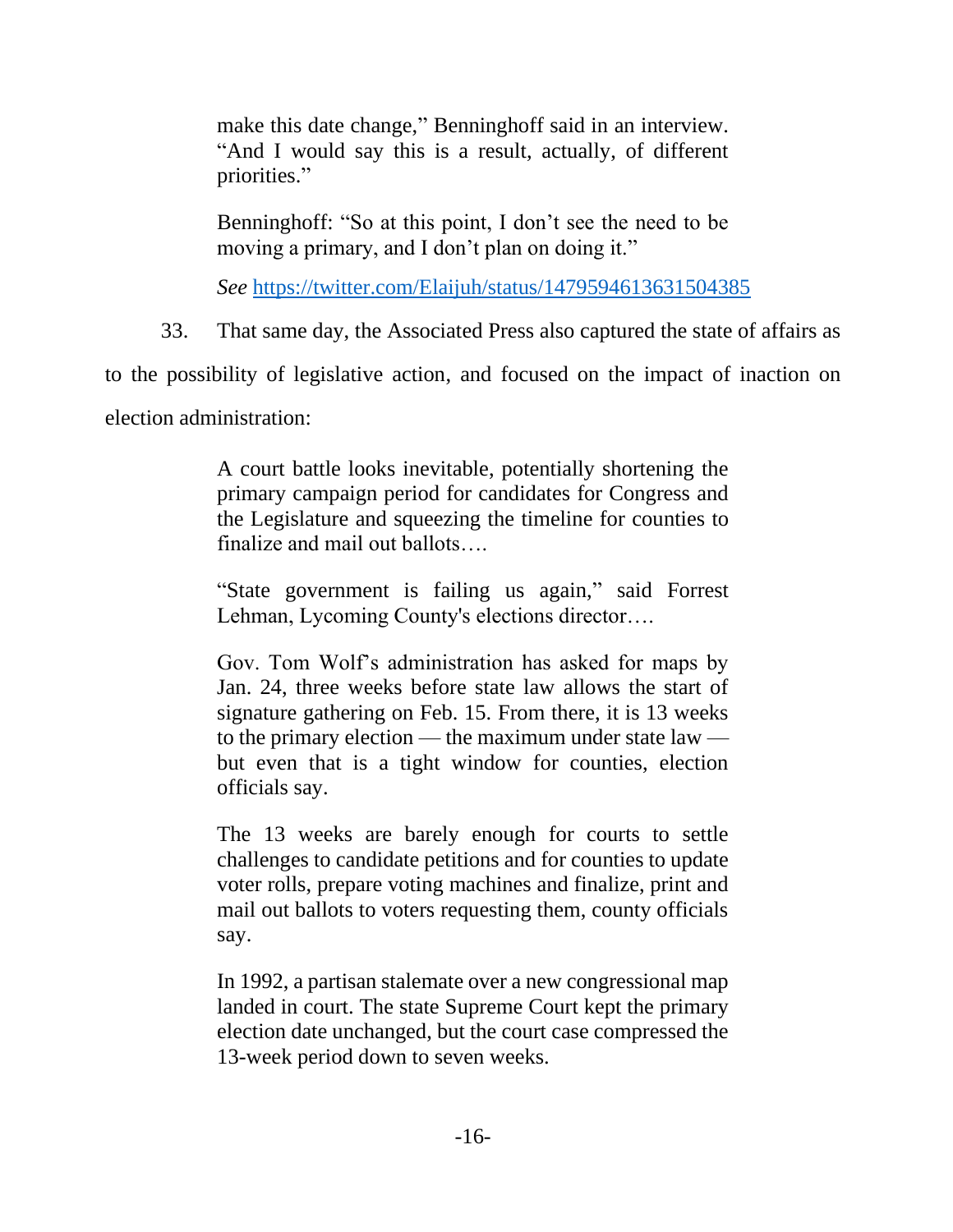Thirty years later, mail-in voting has made elections far more complicated and time-consuming to run, and election departments are seeing veteran administrators leave because of the growing pressures.

"Even if we have the full amount of time, it's going to be rough," said Marybeth Kuznik, Fayette County's election director. "But if we have less time, it's going to be extra rough."

If protracted litigation happens, it would be better to delay the primary election date and avoid confusion among candidates and voters, Kuznik said.

Senate Majority Leader Kim Ward, R-Westmoreland, said moving the May 17 primary is a "last resort" while House Majority Leader Kerry Benninghoff, R-Centre, called it "unacceptable and, frankly, unnecessary."

Al Schmidt, a former Philadelphia election commissioner who is now president and CEO of the good-government group Committee of Seventy, said lawmakers and judges have never been particularly sensitive to the time and predictability election administrators need to carry out an election.

"The courts and the Legislature just assume it will work out," Schmidt said. "But it can have catastrophic consequences when it doesn't work out, when it is rushed or when voters get the wrong ballot or when a name is misspelled on a ballot, especially in an environment where everyone assumes when a mistake occurs it is due to nefarious reasons."

*See* Marc Levy, "Stalemates, court battles could squeeze Pennsylvania's primary election." (Associated Press, January 7, 2022), accessed online via [https://www.wesa.fm/politics-government/2022-01-](https://www.wesa.fm/politics-government/2022-01-07/stalemates-court-battles-could-squeeze-pennsylvanias-primary-election) [07/stalemates-court-battles-could-squeeze-pennsylvanias](https://www.wesa.fm/politics-government/2022-01-07/stalemates-court-battles-could-squeeze-pennsylvanias-primary-election)[primary-election](https://www.wesa.fm/politics-government/2022-01-07/stalemates-court-battles-could-squeeze-pennsylvanias-primary-election)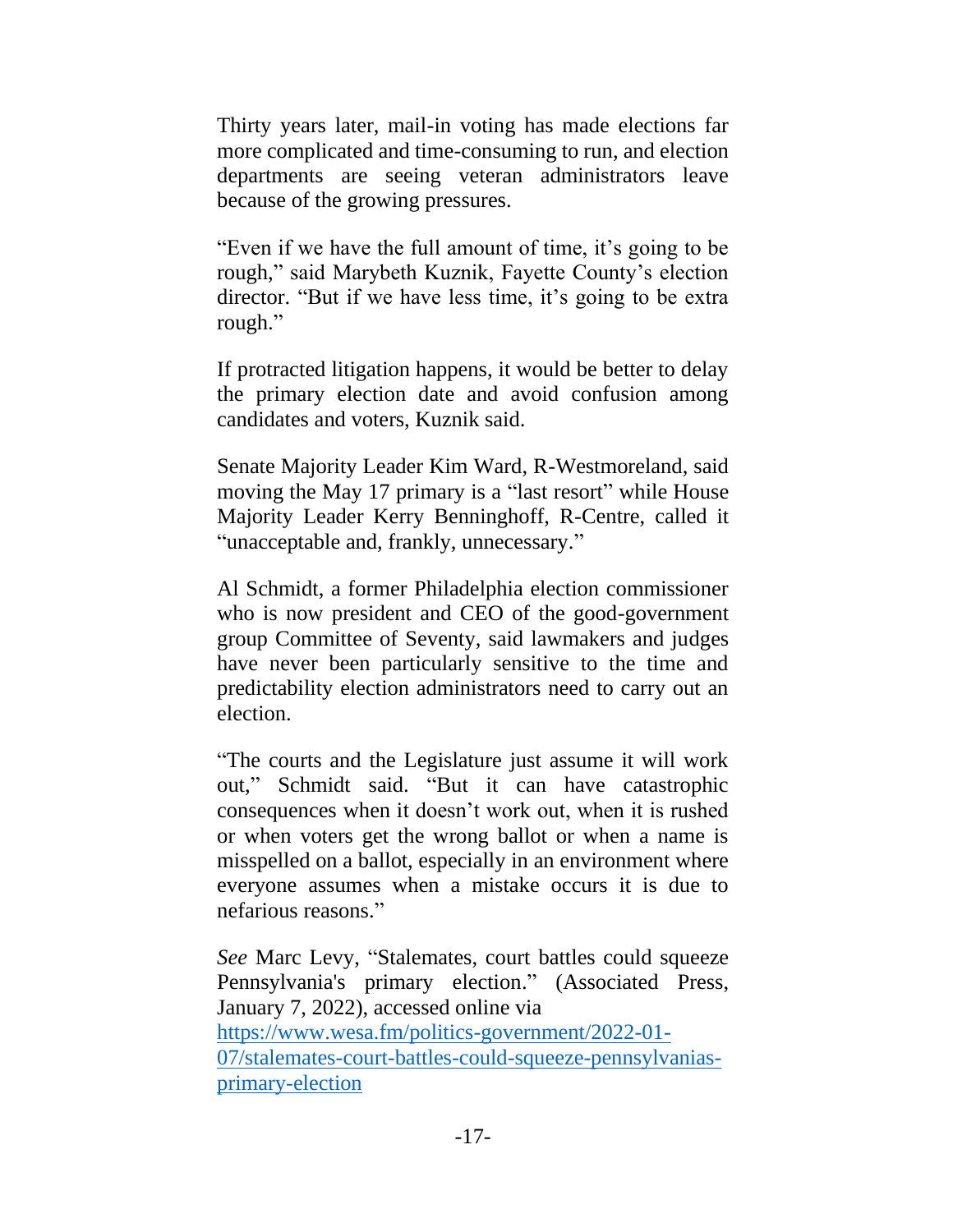34. According to public calendars, both chambers of the General Assembly are only in session from January 24-26 and February 7-9 before nomination petitions begin.

35. Under Article III, section 4 of the Pennsylvania Constitution, a bill must be considered on the floor on three separate legislative days, in each chamber, before it can become law. As such, the window for legislative action would be extremely compressed *even if* the General Assembly were inclined to act; alas, it is not.

36. This has provoked much anxiety among state legislative candidates from both parties, who among other concerns must meet durational residency requirements for the districts in which they will run in 2022, pursuant to Article II, section 5 of the State Constitution. *See, e.g.,* Ford Turner, "Pennsylvania redistricting plan puts incumbents, potential challengers in limbo: 'It kind of has everyone nervous,'" Allentown Morning Call (Jan. 12, 2022), available online at

[https://www.mcall.com/news/pennsylvania/capitol-ideas/mc-nws-pa-redistricting](https://www.mcall.com/news/pennsylvania/capitol-ideas/mc-nws-pa-redistricting-candidates-limbo-20220112-yts2vpzrjrc55nr3urzw5zsomu-story.html)[candidates-limbo-20220112-yts2vpzrjrc55nr3urzw5zsomu-story.html:](https://www.mcall.com/news/pennsylvania/capitol-ideas/mc-nws-pa-redistricting-candidates-limbo-20220112-yts2vpzrjrc55nr3urzw5zsomu-story.html)

> Jose Rosado already knows the core issues for his possible state House campaign—property tax and education funding reform top the list—and now all he has to do is find out whether the district he hopes to represent will actually exist.

> Rosado, the former mayor of Fountain Hill, has decided to run as a Democrat for the 22nd House District as portrayed on a preliminary redistricting map, covering Fountain Hill and parts of Allentown and Salisbury Township.

But there is no guarantee that map will become official.

Rosado's home currently is in the 133rd district, which also includes part of the city of Bethlehem, the boroughs of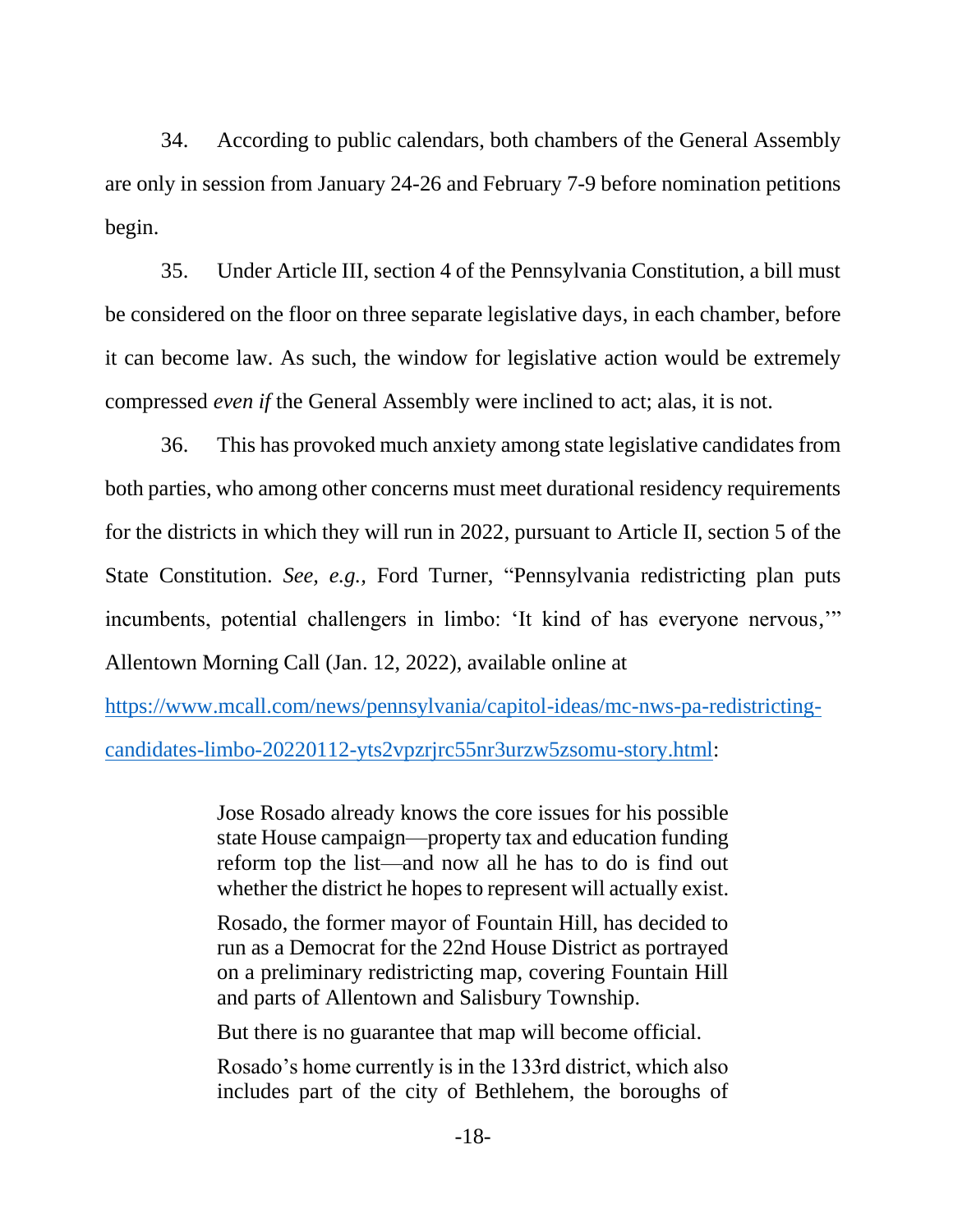Coplay and Catasauqua and all or part of Hanover, Whitehall and Salisbury townships.

Should the final decision by the Legislative Reapportionment Commission leave him in the 133rd, Rosado said he will have to "speak to my supporters" before making a decision to seek election.

His uncertainty is shared by other candidates across the Lehigh Valley and state as the five-member commission continues to work toward new House and Senate maps that reflect demographic changes shown by the 2020 census.

"It is unsettling because everybody in Harrisburg is all atwitter about it," said Republican Rep. Milou Mackenzie, who represents the 131st District. "It kind of has everyone nervous." …

Mackenzie, the first-term incumbent of the 131st district, is leaning toward running again. The final decision, she says, will happen "when the maps are done."

Kevin Branco, a gym owner and Democrat who lost to Mackenzie by a 54% to 46% margin in 2020, plans to run again in the 131st, regardless of its final outline.

But redistricting uncertainty weighs heavily on his campaign planning.

The current district includes the boroughs of Emmaus, Coopersburg, Pennsburg, Red Hill and East Greenville, as well as all or part of a number of townships. The proposed map for the 131st removes Emmaus, but adds the borough of Hellertown.

"Without knowing what areas you are covering, it is hard to plan events, kickoff events, signing events," Branco said. Concerning the proposed map, he added, "I am kind of excited about it. My business is in Hellertown."…

Enid Santiago, a Latino candidate in Allentown in 2020, lost the Democratic primary in the 22nd District that year to incumbent Peter Schweyer by 55 votes out of 4,339 cast.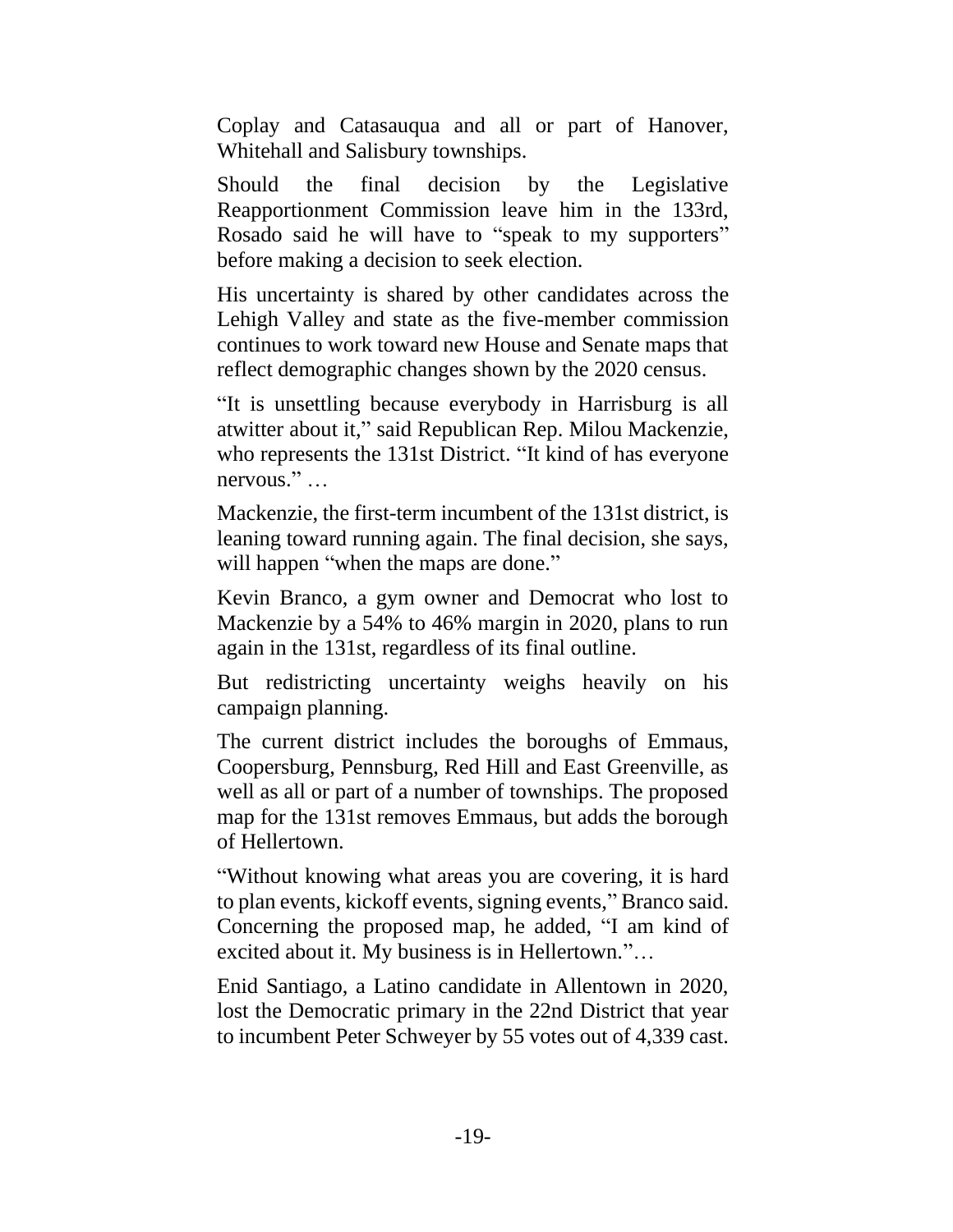"Nobody can make a decision right now," she said this week when asked about another run. "We are all in the same boat."

37. This is a not only a crisis for candidates. The 67 county boards of elections need to begin preparing for this election, and voters have a right to know for whom they can vote, volunteer, and otherwise support through the circulation of nomination petitions and thereafter.

## **THE PENNSYLVANIA JUDICIARY HAS RESPONDED TO SUCH CIRCUMSTANCES BEFORE**

38. The Pennsylvania Judiciary has adjusted the election calendar in the past when the General Assembly has failed to take necessary action to protect constitutional values.

39. On November 15, 1991, the LRC adopted its Final Plan for the coming decade. Challenges were timely filed within 30 days, and the Supreme Court of Pennsylvania scheduled oral argument on twenty-three challenges on Saturday, January 25, 1992, hearing two additional matters on the briefs. *See* In re 1991 Legislative Reapportionment Comm'n, 609 A.2d 132, 530 Pa. 335, 342 (1992).

40. Nomination petitions, by law, began circulating on Tuesday, January 28, 1992, and were scheduled to run through Tuesday, February 18, 1992.

41. On Friday, February 14, 1992, seventeen days after nomination petitions had begun circulating under a cloud of uncertainty, the Court issued a *per curiam* order affirming that the Final Plan was lawful. As part of that Order, the Court extended the deadline for circulating nomination petitions by seventeen days, from

 $-20-$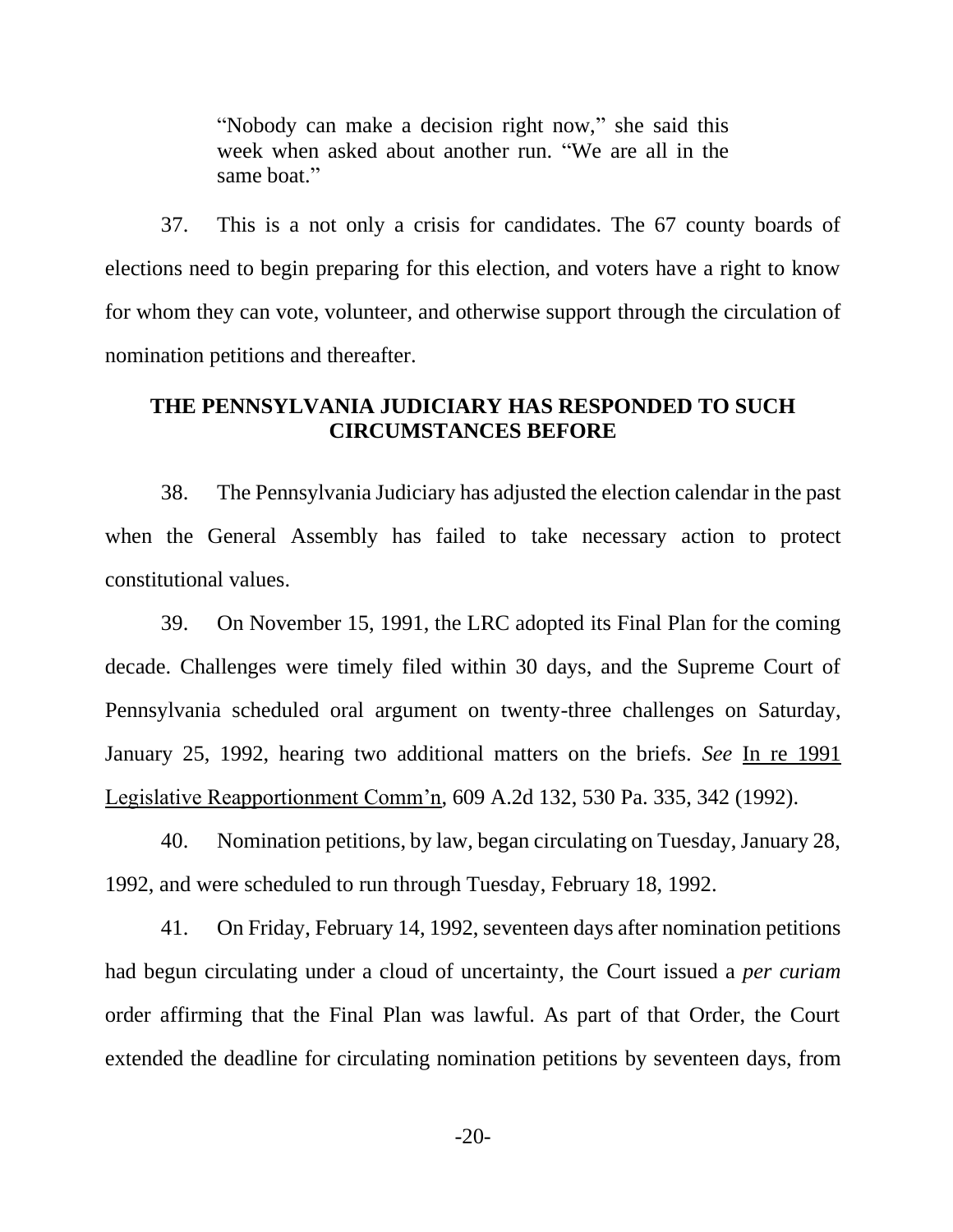Tuesday, February 18, 1992, to Friday, March 6, 1992, with signatures gathered during the initial January 28-February 14 period also deemed timely. Id. at 340-41.

42. This was not the only alteration to the election calendar in 1992. Indeed, the second one was more sweeping.

43. As to federal redistricting, Pennsylvania's political branches were politically divided while the Commonwealth was required to eliminate two congressional seats. Because the branches failed to enact a congressional redistricting plan altogether, it forced Pennsylvania's judiciary to take responsibility for enacting a new constitutionally valid plan. *See* Mellow v. Mitchell, 607 A.2d 204, 530 Pa. 44 (Pa. 1992).

44. After the matter was initially filed in Commonwealth Court on the first day of nomination petitions (January 28, 1992), the Petitioners applied to Supreme Court of Pennsylvania to take plenary jurisdiction of the matter. The Supreme Court did so, designating President Judge David W. Craig of the Commonwealth Court to serve as a special Master. On March 10, 1992, the Court adopted Judge Craig's findings and recommendations in full. Id., 530 Pa. at 48-49.

45. In addition to taking responsibility for adopting a new plan itself—a remedy decidedly not at issue in this litigation—the Judiciary *also* adopted and imposed a new Elections Calendar for Congressional candidates and candidates for delegate to major party presidential nomination conventions based on the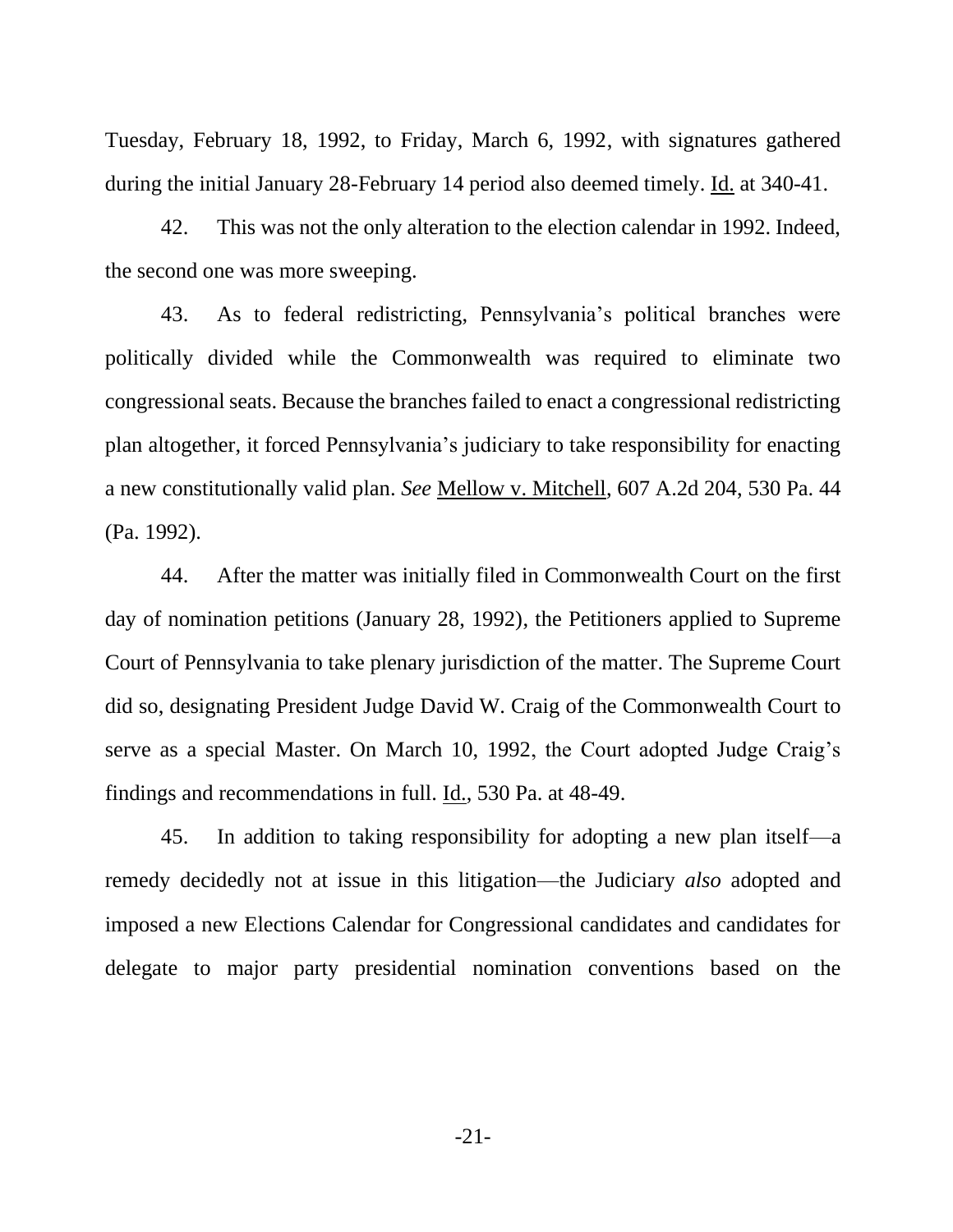recommendations of the Secretary of the Commonwealth, to which Judge Craig's order largely deferred.<sup>2</sup>

46. The judicially-imposed calendar shifted the calendar for candidates to circulate nomination petitions in new congressional districts while keeping the primary date as scheduled on April 28. The Court declared void and invalid all signatures to nominating petitions for congressional candidates obtained before the date of the Order establishing new maps, and initiated a compressed period for circulating nomination petitions that same day. Instead of three weeks, candidates were provided with a nine-day window to circulate nomination petitions. Id. at 116- 17.

## 47. The new deadlines were as follows:

| <b>Election Event</b>              | <b>Original Dates</b>  | <b>Revised Dates</b> |
|------------------------------------|------------------------|----------------------|
| <b>Circulation of Nomination</b>   | January 28-February 18 | <b>March 10-19</b>   |
| Petitions                          |                        |                      |
| Last day to file objections to     | February 25            | March 25             |
| nomination petitions               |                        |                      |
| Last day that may be fixed by the  | February 28            | March 31             |
| Commonwealth Court for             |                        |                      |
| hearings on objections that have   |                        |                      |
| been filed to nomination petitions |                        |                      |
| Last day for Commonwealth          | March 5                | April 3              |
| Court to render decisions in cases |                        |                      |
| involving objections to            |                        |                      |
| nomination petitions               |                        |                      |

<sup>2</sup> Such delegates are also elected based on congressional districts.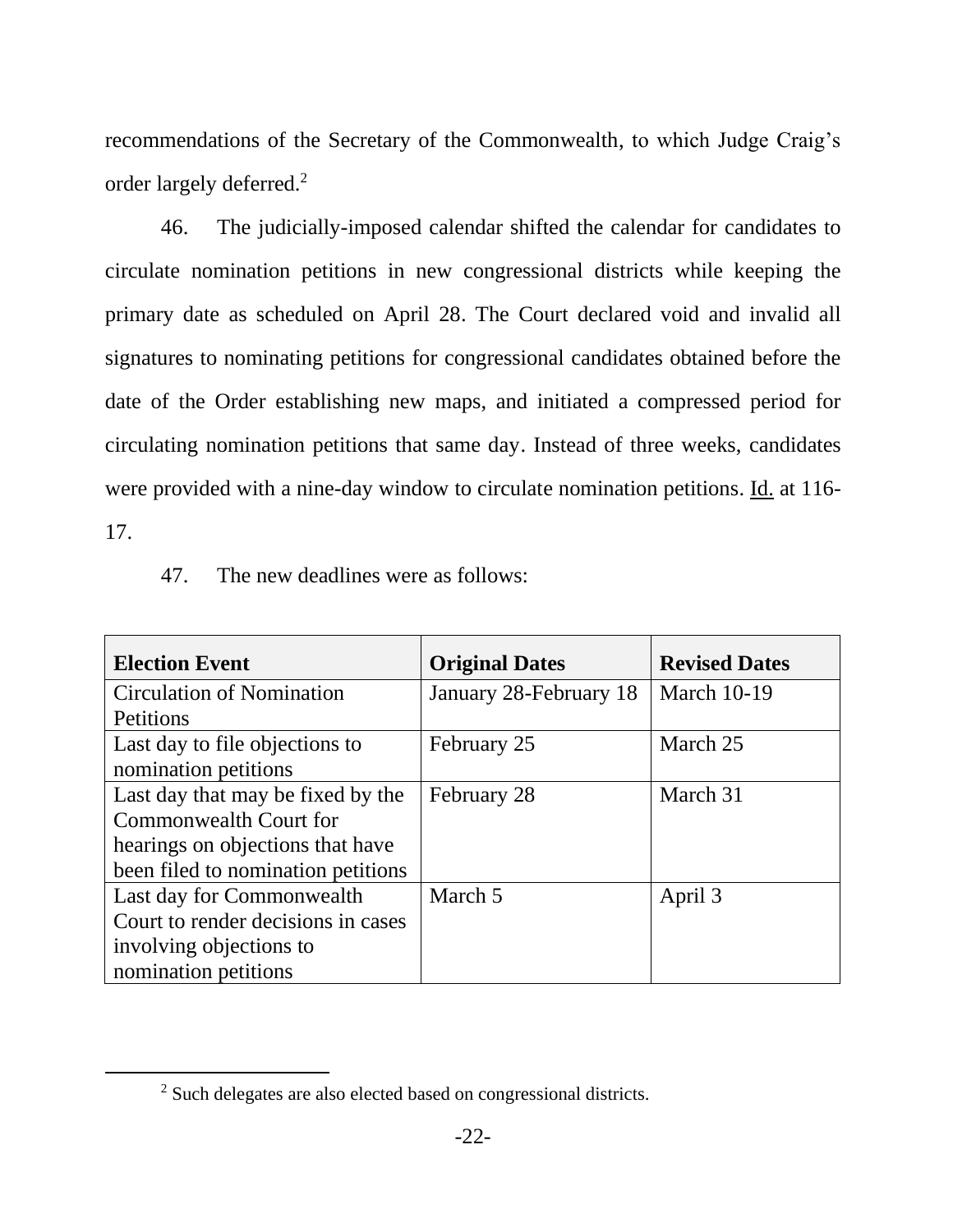$\underline{\mathrm{Id}}$ .<sup>3</sup>

48. These timing issues arose again during the 2011-12 redistricting cycle.<sup>4</sup> The LRC adopted a preliminary plan on December 12, 2011, with challenges timely filed 30 days later. The Supreme Court heard oral argument on nine challenges on January 23, 2012, just five days after briefing was complete, and issued a *per curiam*  order declaring the final plan unconstitutional just two days later, Wednesday, January 25, 2012. *See* Holt I, 38 A.3d at 720-21.

49. Because the initial LRC Plan was declared unconstitutional, the Court ordered that the existing maps remained in effect for the 2012 election. However, nomination petitions had begun the day before—January 24. Accordingly, as part of its *per curiam* order the Court extended its deadlines for nomination petitions by two days, and adjusted all subsequent deadlines accordingly:

| <b>Election Event</b>            | <b>Original Dates</b> | <b>Revised Dates</b>   |
|----------------------------------|-----------------------|------------------------|
| <b>Circulation of Nomination</b> | January 24-February   | January 24-February 16 |
| <b>Petitions</b>                 | 14                    |                        |
| Last day to file objections to   | February 21           | February 23            |
| nomination petitions             |                       |                        |
| Last day that may be fixed by    | February 24           | February 27            |
| the Commonwealth Court for       |                       |                        |
| hearings on objections that      |                       |                        |
| have been filed to nomination    |                       |                        |
| petitions                        |                       |                        |

<sup>&</sup>lt;sup>3</sup> Because the 1992 election predated the development of the Statewide Uniform Registry of Electors (the "SURE System"), it is possible nomination petition challenges may be handled more efficiently today than then. *See* 25 Pa.C.S.A. § 1222 *et seq*, enacted as Act 3 of 2002.

<sup>&</sup>lt;sup>4</sup> In 2002, the Supreme Court heard oral argument on all appeals on February 5 and issued its *per curiam* order affirming the Final Plan on February 15, just before the start of nomination petition circulation on February 19.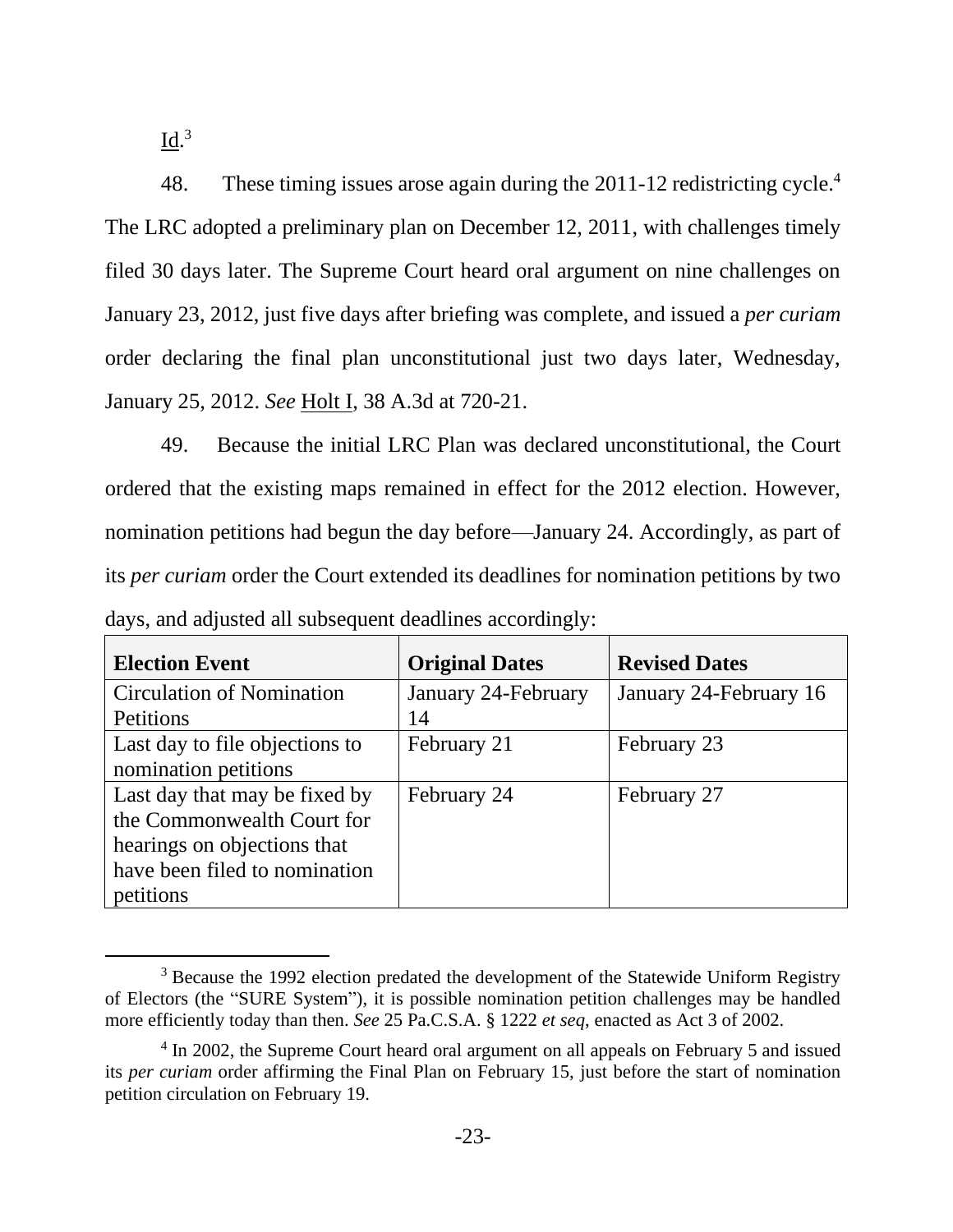| Last day for Commonwealth     | February 29 | March 2 |
|-------------------------------|-------------|---------|
| Court to render decisions in  |             |         |
| cases involving objections to |             |         |
| nomination petitions          |             |         |

Holt I, 38 A.3d at 716.

50. As part of its subsequent opinion explaining why it had declared the

LRC Plan unconstitutional, the Court explained its adjustments to the calendar as

follows:

Of course, the Court was cognizant that the LRC's timeline in adopting a Final Plan had ensured that the appeals would carry into the period when nomination petitions could begin to be circulated, and that any mandate other than outright denial or dismissal of the appeals could cause disruption of that process. Therefore, the *per curiam* order also was careful to adjust the primary election schedule and, consistently with the order we entered on February 14, 1992, the last time a presidential primary occurred in a reapportionment year, we directed that petition signatures collected before our mandate issued would be deemed valid as to timeliness. See Order, 1/25/12 *(per curiam*). Our adjustment of the primary election calendar does not alter the discretion vested in the Commonwealth Court, which will be tasked in its original jurisdiction with hearing any objections to nominating petitions. The Election Code provides a very restrictive time schedule, specifically including a ten day cut-off for hearings and a fifteen day deadline for decisions. 25 P.S. § 2937. However, this Court recognized that appeals of this nature entail the "exercise of purely judicial functions." In re Nomination Petition of Moore, 447 Pa. 526, 291 A.2d 531, 534 (Pa.1972). Thus, as it respects the judicial function, the Election Code's deadlines are understood in this context as "directory," although the deadlines and requirements of the Code will remain mandatory as to petitioners. See also Mellow v. Mitchell, 530 Pa. 44, 607 A.2d 204, 224 (Pa. 1992) (same);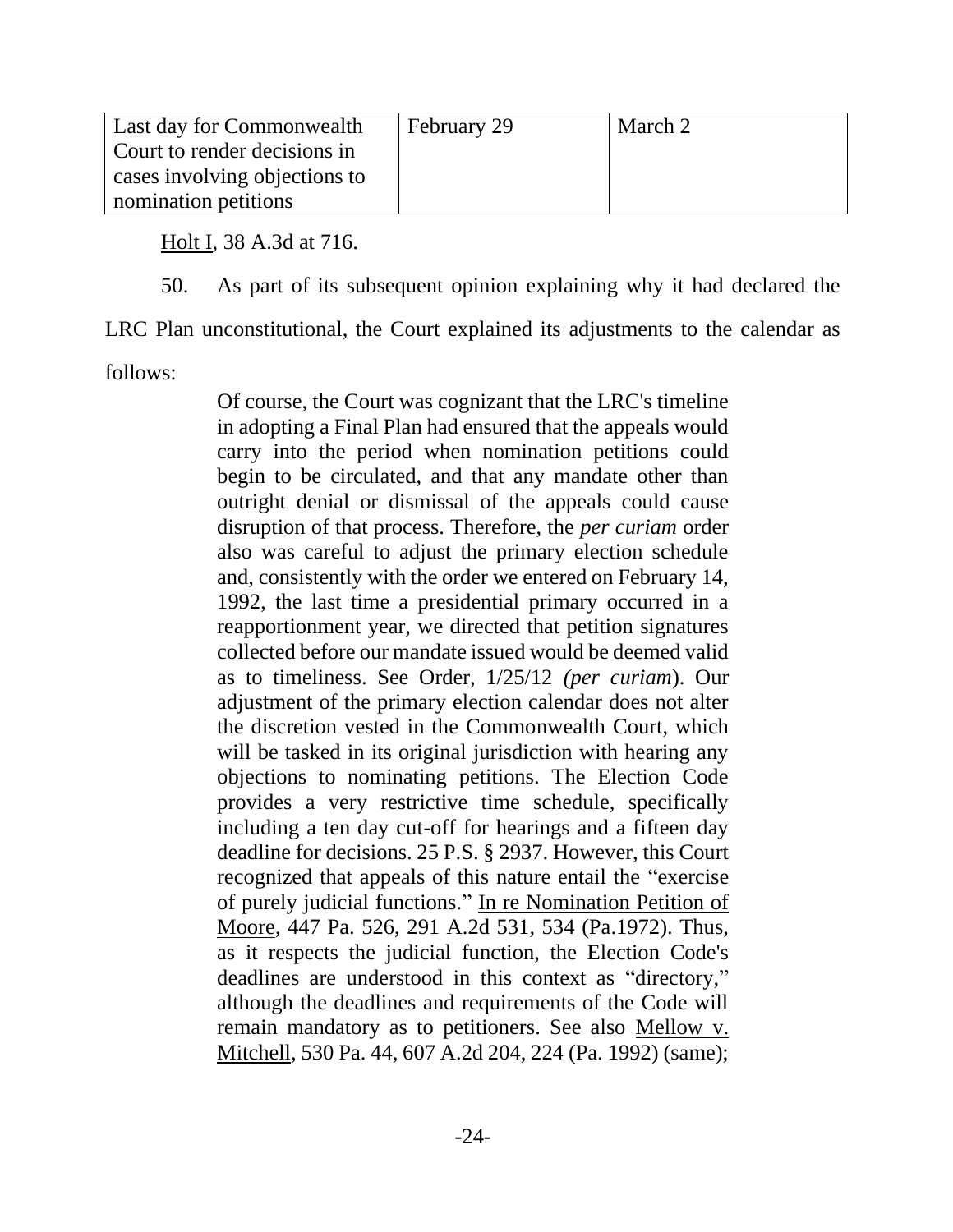In re Shapp, 476 Pa. 480, 383 A.2d 201, 204 (Pa. 1978) (same).

Id. at 721 n. 10.

51. Most recently, the Supreme Court of Pennsylvania struck down the existing congressional plan as unconstitutional in 2018, requiring adjustments to the nomination petition calendar. *See* League of Women Voters v. Commonwealth, 181 A. 3d 1083 (Pa. 2018) ("LWV II").

52. By order dated January 22, 2018, the Court declared the existing plan unconstitutional; on February 19, 2018, after the political branches were unable to come to agreement on a new plan, the Court adopted a remedial plan.

53. Originally, nomination petitions for congressional candidates were supposed to have commenced on February 13, ending on March 6. Instead, as part of its February 19, 2018 order, the Supreme Court of Pennsylvania enacted an adjusted calendar as to congressional candidates only, shifting all deadlines by two weeks while keeping the existing primary date in place:

| <b>Election Event</b>            | <b>Original Dates</b> | <b>Revised Dates</b> |
|----------------------------------|-----------------------|----------------------|
| <b>Circulation of Nomination</b> | February 13-March 6   | February 27-March 20 |
| Petitions                        |                       |                      |
| Last day to file objections to   | March 13              | March 27             |
| nomination petitions             |                       |                      |
| Last day that may be fixed by    | March 16              | March 30             |
| the Commonwealth Court for       |                       |                      |
| hearings on objections that      |                       |                      |
| have been filed to nomination    |                       |                      |
| petitions                        |                       |                      |
| Last day for Commonwealth        | March 21              | April 4              |
| Court to render decisions in     |                       |                      |
| cases involving objections to    |                       |                      |
| nomination petitions             |                       |                      |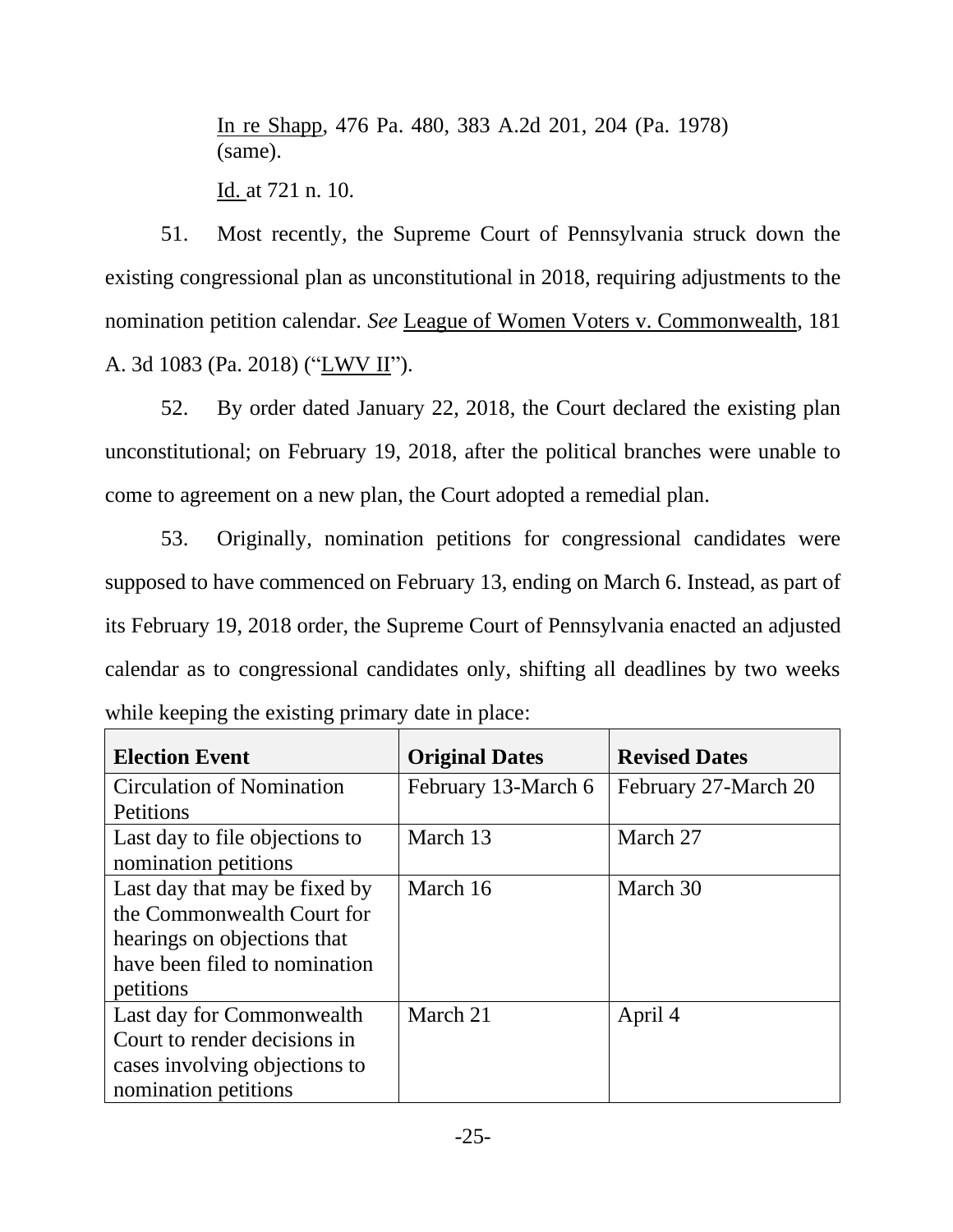#### Id. at 1121.

#### **CLAIM FOR RELIEF**

#### **COUNT I**

## **Legislative Malapportionment Violation of Free and Equal Elections Clause Pa. Const., Art. I, § 5 Violation of Pa. Const., Art. II, § 16**

54. Petitioners reallege and reincorporate by reference all prior paragraphs of this Petition and the paragraphs in the count below as though fully set forth herein.

55. The Pennsylvania Constitution's Free and Equal Elections Clause provides: "Elections shall be free and equal; and no power, civil or military, shall at any time interfere to prevent the free exercise of the right of suffrage." Pa. Const., Art. I, § 5. This clause "should be given the broadest interpretation, one which governs all aspects of the electoral process, and which provides the people of this Commonwealth an equally effective power to select the representative of his or her choice, and bars the dilution of the people's power to do so." League of Women Voters v. Commonwealth, 178 A. 3d 737, 814 (Pa. 2018) ("LWV I").

56. The Free and Equal Elections Clause "establishe[s] a critical 'leveling' protection in an effort to establish the uniform right of the people of this Commonwealth to select their representatives in government." Id*.* at 807.

57. The "equality" prong of the Free and Equal Elections Clause requires that voting districts be drawn "by laws which shall arrange all the qualified electors into suitable districts, and make their votes equally potent in the election; so that some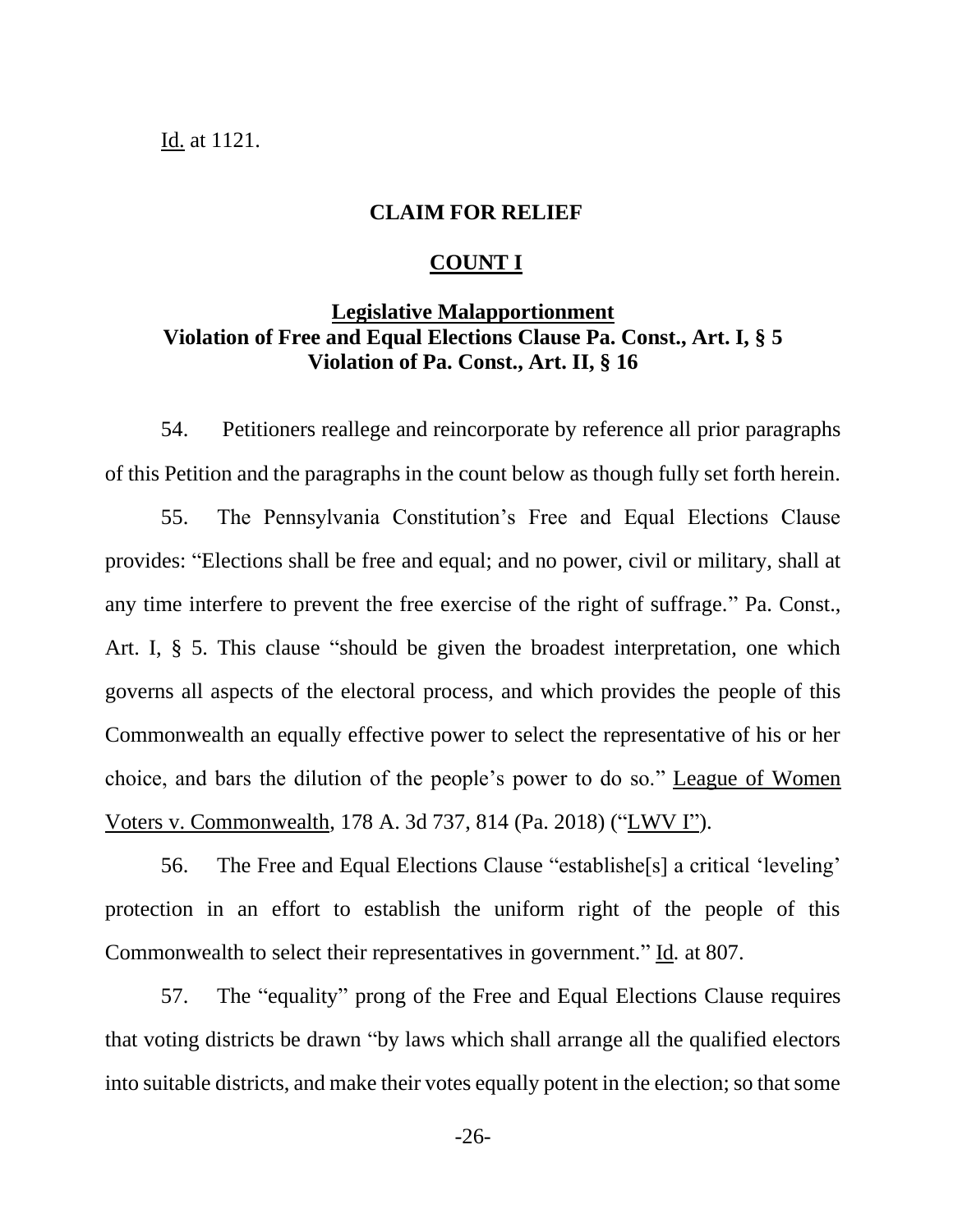shall not have more votes than others, and that all shall have an equal share." Id*.* at 809 (quoting Patterson, 60 Pa. at 75). Thus, any scheme that "has the effect of impermissibly diluting the potency of an individual's vote for candidates for elective office relative to that of other voters will violate the guarantee of 'free and equal' elections afforded by Article I, Section 5." Id*.*

58. In its recent decision in Pa. Democratic Party v. Boockvar, 238 A.3d 345 (Pa. 2020), the Supreme Court unanimously joined in Part II of now-Chief Justice Baer's opinion in recognizing the importance of this provision:

> The broad text of this specific provision "mandates clearly and unambiguously, and in the broadest possible terms, that *all* elections conducted in this Commonwealth must be 'free and equal.'" League of Women Voters v. Commonwealth. 645 Pa. 1, 178 A.3d 737, 804 (Pa. 2018) (emphasis in original). Stated another way, this clause was "specifically intended to equalize the power of voters in our Commonwealth's election process[.]" Id. at 812. Id. at 355.

59. This understanding is also embodied directly in the Pennsylvania Constitution. Article II, section 16 requires that "The Commonwealth shall be divided into 50 senatorial and 203 representative districts, which shall be composed of compact and contiguous territory as nearly equal in population as practicable."

60. Petitioners herein currently reside in overpopulated districts. If the 2011 state legislative redistricting plan is allowed to persist despite a constitutional Final Plan having been adopted by the LRC, voters will remain in districts with significantly disparate populations, causing voters in underpopulated districts to have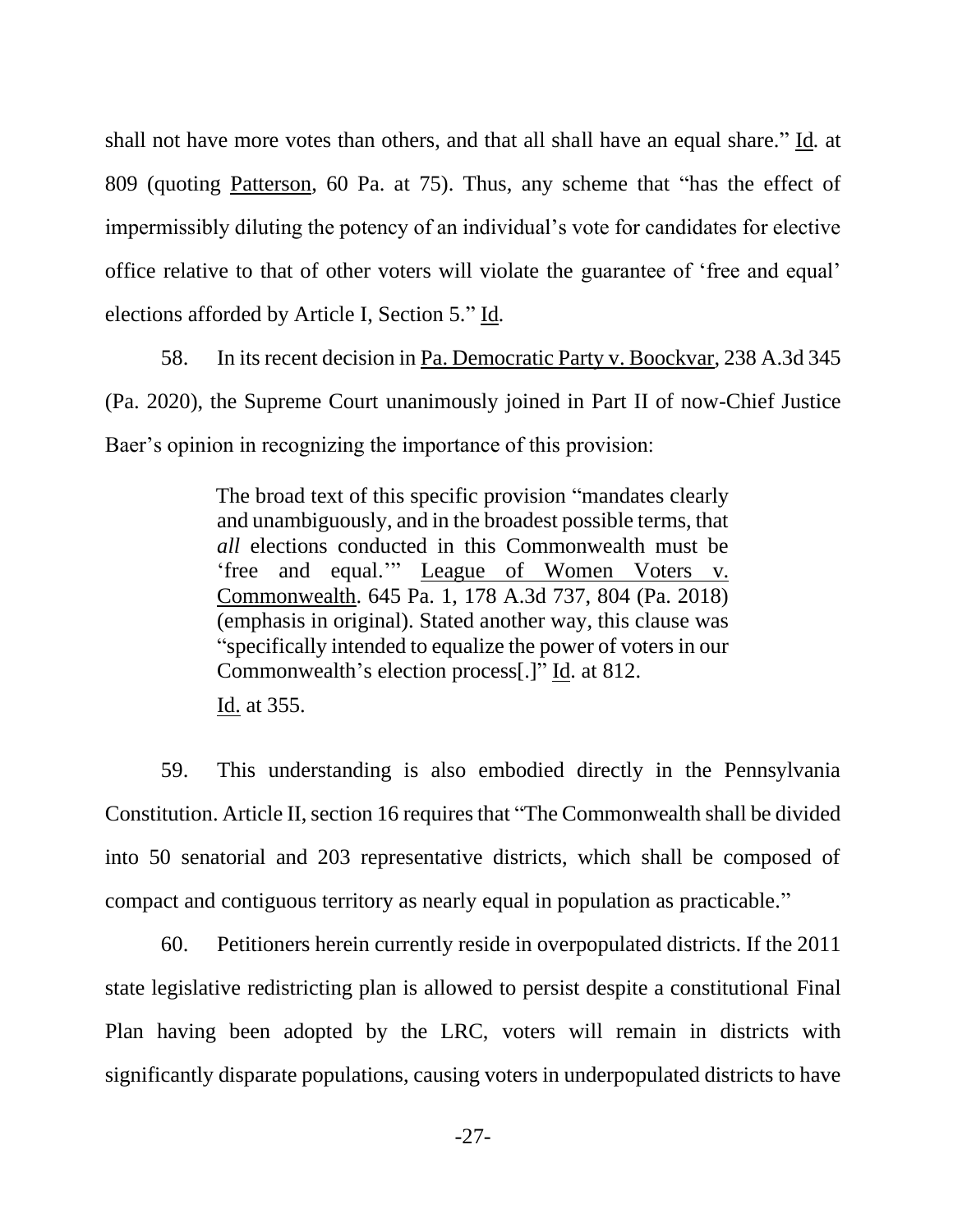more "potent" votes compared to voters, like Petitioners, who live in districts with comparatively larger populations.

61. Therefore, to the extent possible, the 2022 election calendar should be altered to accommodate the Supreme Court's consideration of challenges to the LRC Final Plan. If the LRC has adopted a constitutional Final plan, it should be allowed to take effect this year.

## **PRAYER FOR RELIEF**

**WHEREFORE**, Petitioners respectfully request that this Court:

- a. Enjoin Respondents, their respective agents, officers, employees, and successors, and all persons acting in concert with each or any of them, from implementing, enforcing, or giving any effect to Pennsylvania's state legislative reapportionment until such time the Supreme Court of Pennsylvania has entered an order giving the 2022 LRC Final Plan the force of law, or has struck down the 2022 LRC Final Plan as unconstitutional.
- b. Adopt a new Elections Calendar which accommodates the Supreme Court of Pennsylvania's need to adjudicate challenges to the 2022 LRC Final Plan,
- c. Award Petitioners their costs, disbursements, and reasonable attorneys' fees; and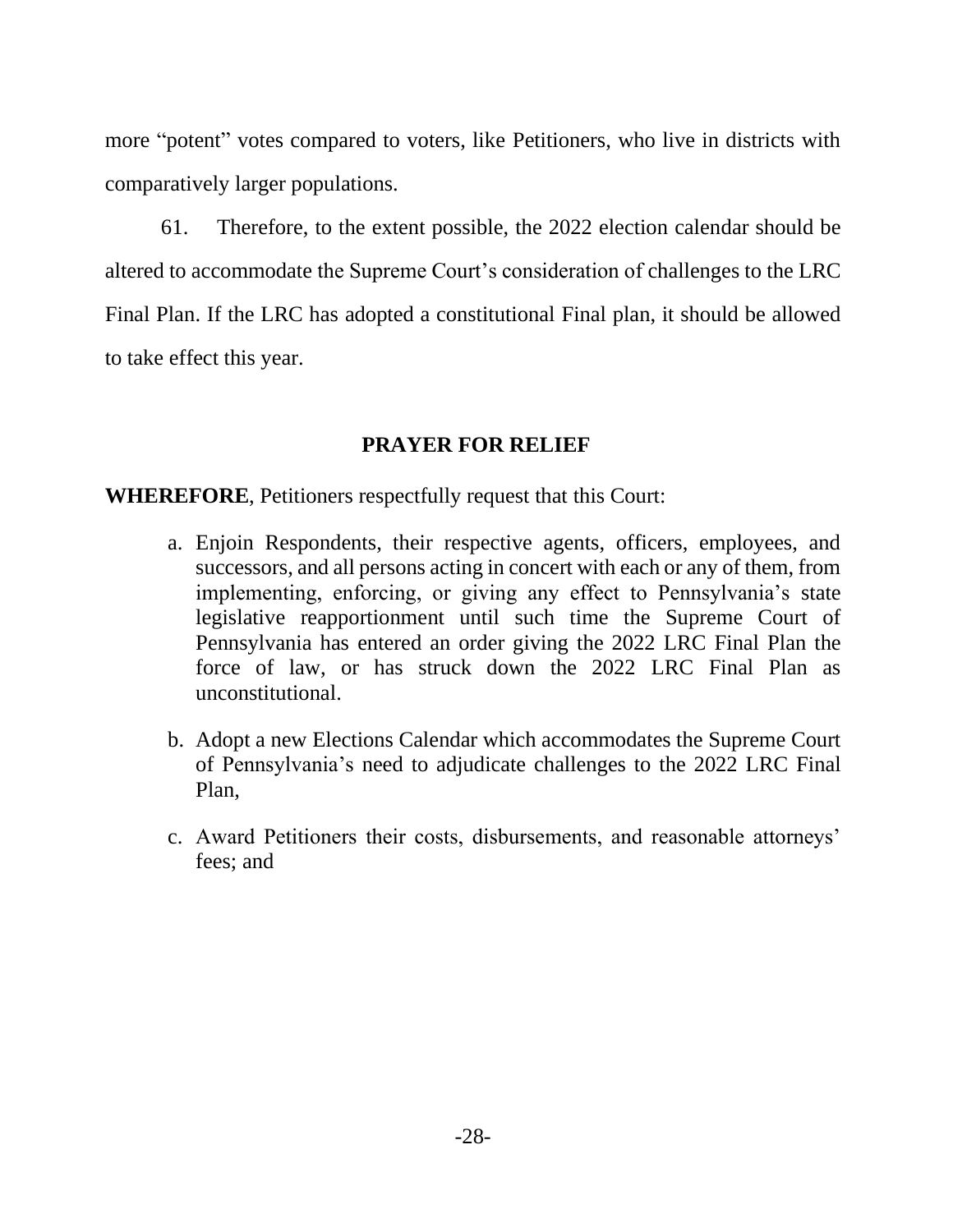d. Grant such other and further relief as the Court deems just and proper.

Respectfully submitted,

By: Alam C. Bons

Adam C. Bonin (PA ID No. 80929) The Law Office of Adam C. Bonin The North American Building 121 South Broad Street, Suite 400 Philadelphia, PA 19107 Telephone: (267) 242-5014 Facsimile: (215) 827-5300 [adam@boninlaw.com](mailto:adam@boninlaw.com)

Attorney for Petitioners

Dated: January 20, 2022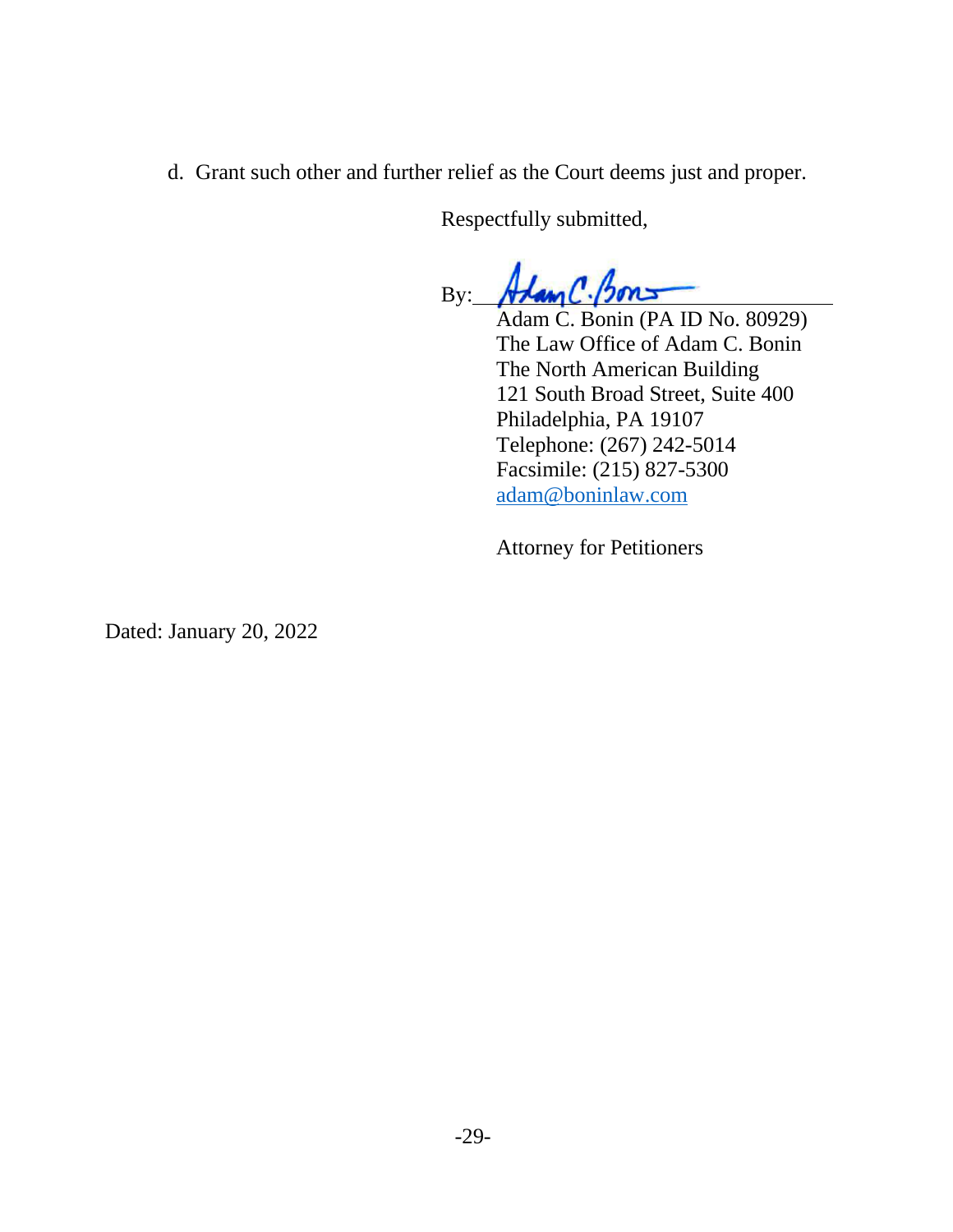## **NOTICE TO PLEAD**

**TO:** Acting Secretary Leigh Chapman Pennsylvania Department of State Office of the Secretary 302 North Office Building, 401 North Street Harrisburg, PA 17120

> Director Jessica Mathis Pennsylvania Bureau of Election Services and Notaries 500 North Office Building, 401 North Street Harrisburg, PA 17120

You are hereby notified to file a written response to the enclosed Petition for Review within thirty (30) days from service hereof or a judgment may be entered against you.